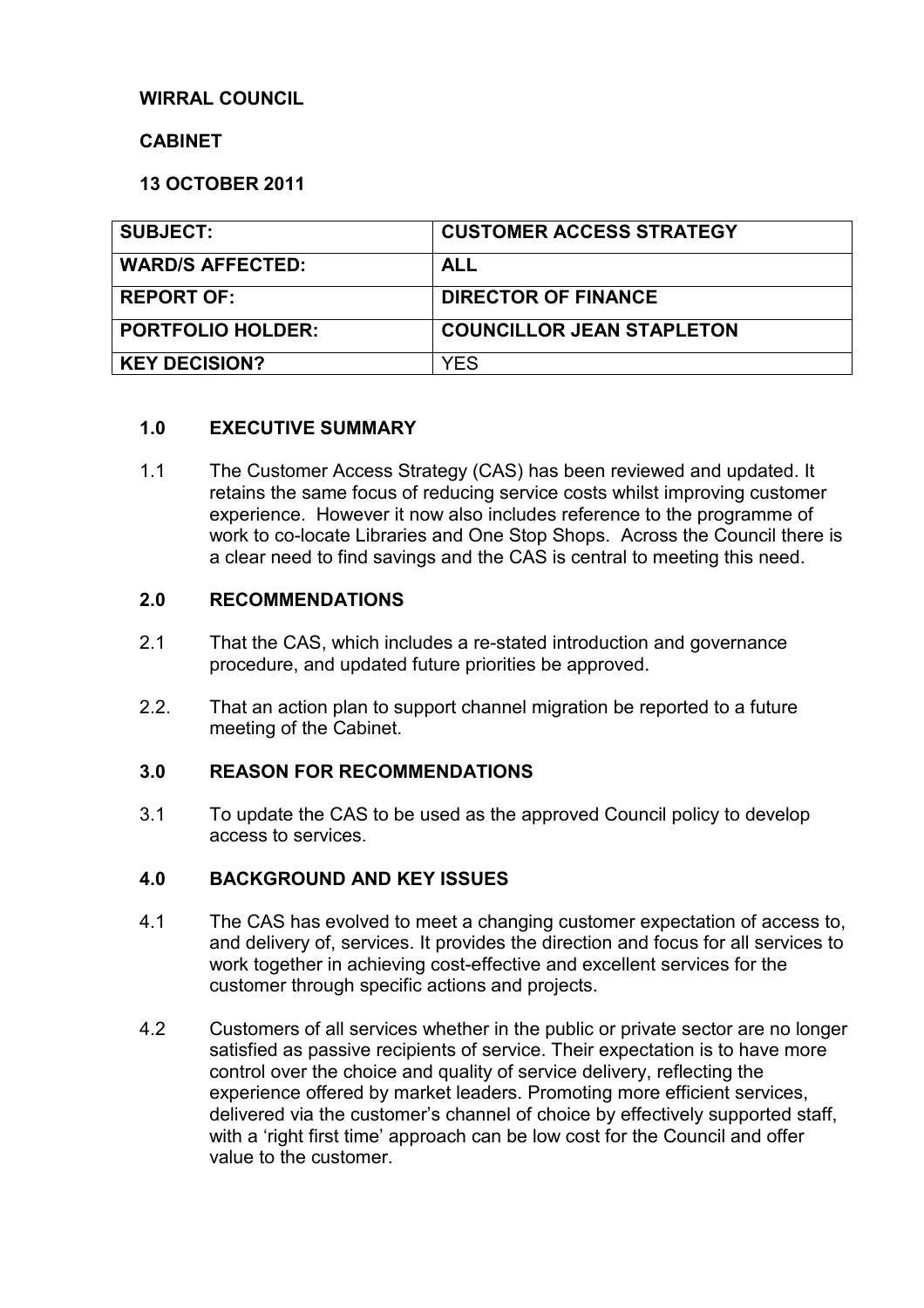- 4.3. Customer contact is more than just an interaction; it is about the service received, standard of care displayed and quality of outcomes experienced which is crucial to the customer's perception of the Council as a whole. Services delivered through the corporate access channels offer a more consistent, convenient and monitored standard of service than those delivered through disparate contact channels.
- 4.4. In addition to efficient and effective service delivery the CAS is focused upon delivering high quality services shaped around customer needs, rather than those of the organisation. An example of this is the 'Tell Us Once' bereavement service which recognises that the customer should not have to contact multiple Council services and partner agencies to provide the same information. The Call Centre has extended the service offered when booking Registrars appointments for customers wishing to notify a death. Advisers now promote the 'Tell Us Once' service and book an appointment for the customer, at their local One Stop Shop. A single contact should suffice with supporting processes to ensure this is then shared with all relevant service providers.
- 4.5. The greatest challenge lies with the Council committed to providing quality customer services against the backdrop of making significant reductions to the cost of services. It is imperative that all areas of the organisation work together in achieving cost-effective and excellent services for the customer. To this end, the CAS will play a vital role in highlighting where efficiencies can be achieved by transferring the responsibility for handling customer contact to the lowest cost access channels.
- 4.6. Extending the generic skill base within the Call Centre will allow for additional services to be introduced without the requirement to increase the staffing structure. This will also provide the potential for Call Centre staff to offer support to the network of One Stop Shops.
- 4.7. An increasing emphasis will be on moving service provision, where appropriate, from more costly, mediated channels such One Stop Shops or the Call Centre to self-service through the web. This will be informed by customer insight with the wider commitment to offering channel of choice.

# **LIBRARIES AND ONE STOP SHOPS**

- 4.8. There are potential savings to be achieved, in terms of buildings and staff by aligning complementary services. The benefits to the public will be tangible, giving them the ability to access more services in one location. Libraries work with a range of partners, as do the One Stop Shops, including Police, Health and the Department for Work and Pensions (DWP). By locating services together it improves accessibility and offers opportunities for staff development.
- 4.9. Building rationalisation offers an opportunity for savings. An integrated flexible space looks modern and maximises usage. Schemes and estimates are being prepared for both Bebington and Rock Ferry. The following gives a building update: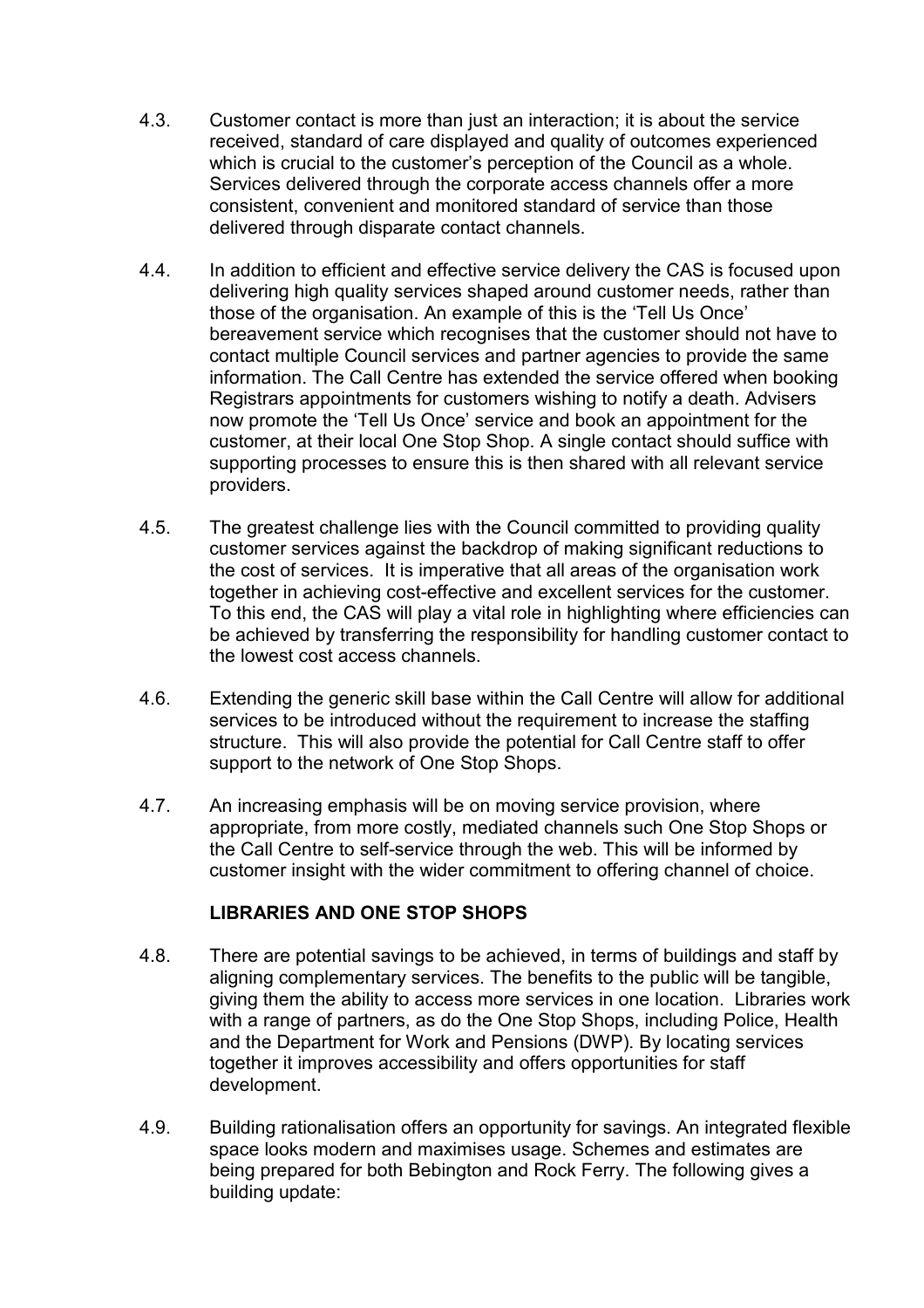- a. At Bebington the One Stop Shop could vacate Pennant House and co locate into the Civic Centre. The space could be modernised and opened out to offer merged facilities.
- b. At Rock Ferry the Library and One Stop Shop currently occupy one building with two entrances. The plan will develop a merged unit with a central reception with flexible space consisting of pods and booths to complement the Library service function.
- c. All merged sites could have an integrated reception served by merged Library and One Stop Shop staff operating to a single job description. Specialist advisers could also deliver some Library duties supported by a streamlined management structure.
- d. Bromborough One Stop Shop is currently located in a DWP site which is not as easily accessed as it could be. Rationalisation will look at the options available at Bromborough Library and the benefits of a linked service from this point.
- e. Eastham Library and One Stop Shop currently occupy one building in separate areas. An integrated service will be achieved with relative ease.
- f. Hoylake One Stop Shop is located in a DWP site and I will look at the options available at Hoylake Library for a linked service from this point.
- g. Moreton One Stop Shop and Library are on different sites and I am reviewing ways to achieve a linked service on one site.
- h. Upton One Stop Shop is located in Upton DWP and I will look at the options available at Upton Library for a linked service from this point.
- i. West Kirby Library and One Stop Shop occupy the same side of the building alongside the Leisure Centre and Health Centre and there are separate entrances. I will review how the Library and One Stop Shop can be better joined together with a single reception.
- 4.10. To achieve co-location and integration a number of complex staffing and service issues are being addressed. On staff matters this ranges from the impact of the EVR exercise to the ongoing requirements that a merged service will bring such as:
	- opening hours,
	- flexible working,
	- shift patterns,
	- performance management,
	- changes in job roles

 All of which are being aligned and are being presented to staff representatives. The aim is to ensure service user expectations are met and the revised service has the ability to expand usage in all aspects.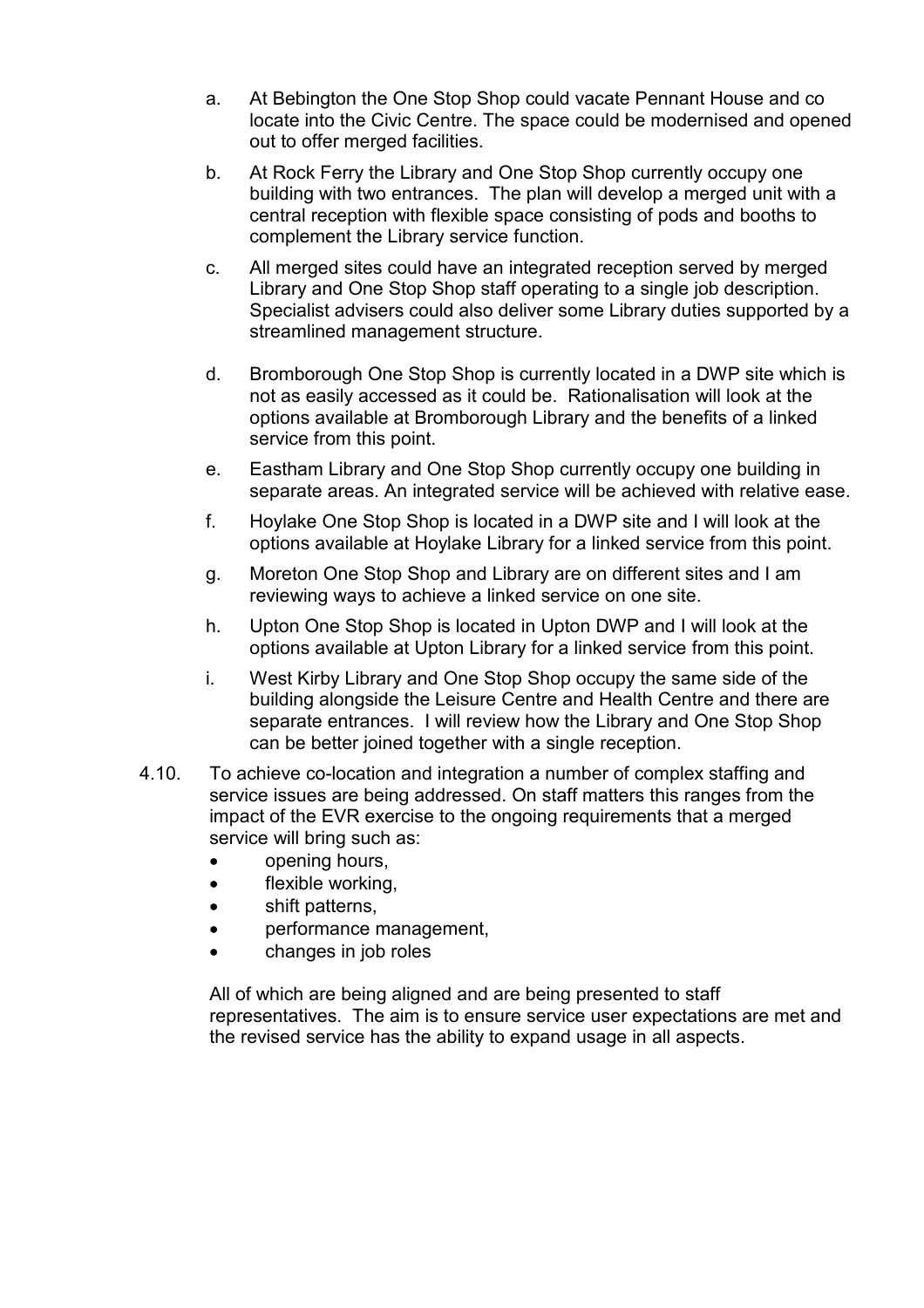- 4.11. The Customer Services Development Team (CSDT) is working closely with the Library service to look at the following:
	- Web development the Library website is now part of the corporate website, developed to ensure no loss of access
	- Reference Library staff are being supported to allow this specialist area to be widened and increase accessibility whilst also considering which areas can be cross supported with the Archive Service
	- Bibliographical service the staff here are working with Customer Services Development Team to review and streamline processes.
- 4.12. We are currently extending the network of customer information screens. All One Stop Shops are already equipped to deliver electronic customer information quickly and efficiently via a network of information screens. The system is co-ordinated through the corporate marketing team and delivers a range of national and local content specifically selected to be of value to customers. The extension programme will see all Wirral Libraries equipped with the system, greatly increasing the ability to communicate with the public and improving customer outcomes as a result.
- 4.13. Radio Frequency Identification (RFID) is being implemented for the book stock at New Ferry. The project using self service technology and dual role staffing from the Library Service and Children and Young People's Department is ready to open. Equipment has been ordered to install in Heswall with an anticipated delivery date of the end of September to co-incide with the move to being a co-ordinated site.
- 4.14. We have procured an e-books package and are working with the supplier to build the collection prior to the anticipated launch date in October which should co-incide with the annual Wirral Bookfest.

## **WIRRAL WEB**

- 4.15 The current Council website was launched in May 2010 to a very positive response. Since that date there has been an 18.5% increase in visitors to the site from the previous year, which has exceeded the target increase of 10%. The visitor figures after one year indicate over 158,000 visitors per month generating up to 755,000 hits.
- 4.16. The site is being continuously developed, most of which is in response to daily feedback from our customers who have embraced the "rate this page" facility with enthusiasm.
- 4.17. In the 2011 SOCITM Better Connected report, Wirral maintained a two star website in a review that is acknowledged as being more demanding year on year. Many positive things were mentioned in this report plus a number of recommendations around the transactional elements of the site. A number of these have already been put in place and the next to be addressed is the redesign of the homepage to increase the "push" of customers to online services which will be live by the end of summer 2011.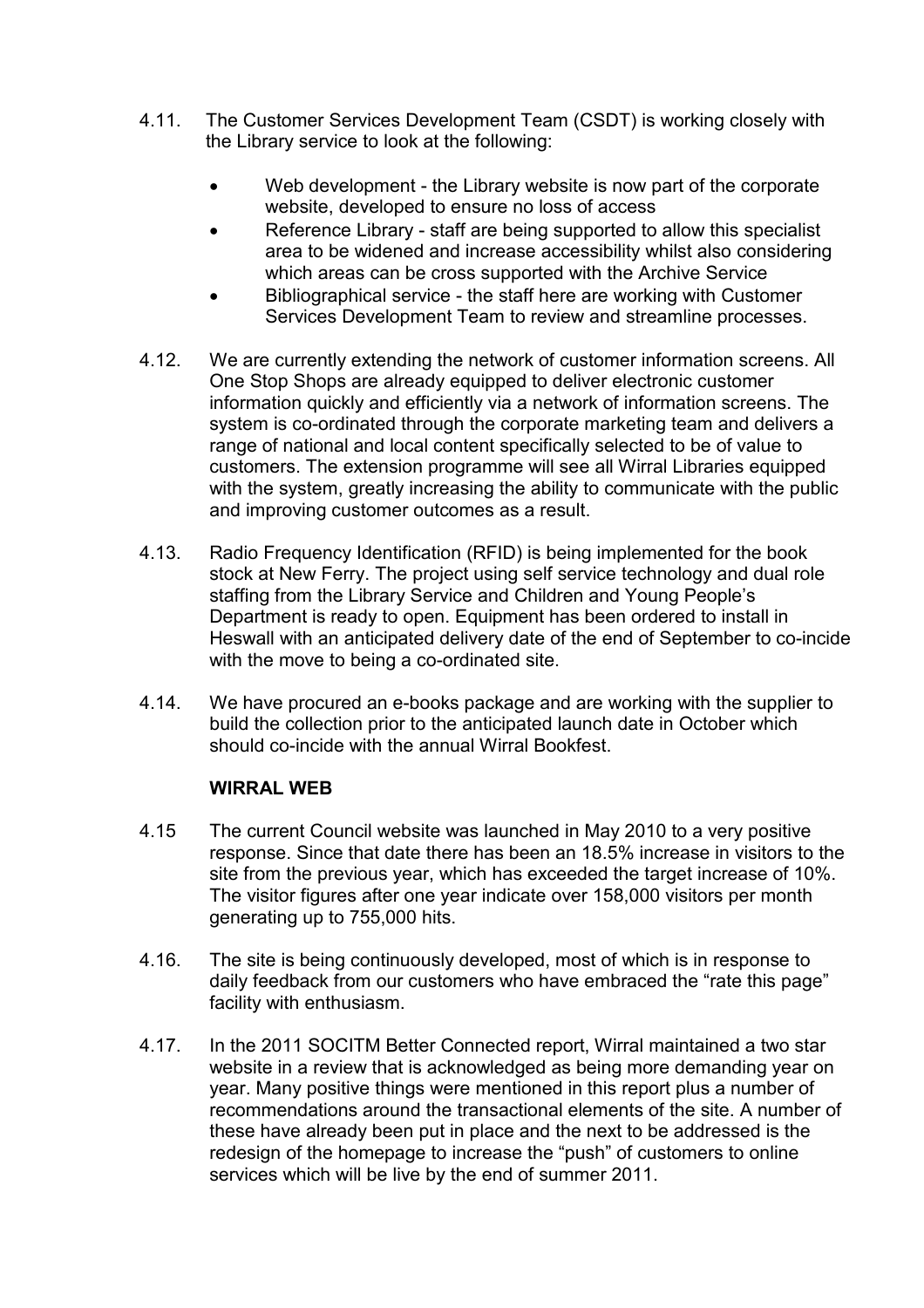- 4.18. In line with the ambition to consult more with customers and have more transparent processes, an E-petitions system has been launched. This service is in the early stages but a number of petitions have already been submitted and in some cases attracted a strong following.
- 4.19. Teen Wirral (www.teenwirral.com), the website for Wirral's 13 to 19 year olds was launched at the end of summer 2010 and contains information about activities and advice for young people. Evidence shows that how young people spend their leisure-time really matters, and taking part in constructive leisure-time activities through teenage years has a number of benefits. It can help to improve attitudes to school; build social, emotional and communication skills; help young people avoid taking risks such as experimenting with drugs or becoming involved in gangs; and improve their confidence and self-esteem. Local authorities have a statutory duty to publicise positive activities, and a website is the most relevant way of communicating with young people.
- 4.20. A new Intranet homepage has been developed in the highly regarded and increasingly used open source free software. This helps to improve communication to staff and has also put a template in place for further information areas such as information security, training and development. This homepage and use of open source software will pave the way for integrations into Electronic Document Management Systems and a new integrated intranet.
- 4.21. The library website which was previously stand alone has been brought into wiral.gov.uk. It will now benefit from corporate support eg resilience, new developments and corporate software such as on line forms. It will be kept up to date and events will be promoted on Wirral.gov.uk. Users can search catalogues, renew books, reserve books and access online reference materials.
- 4.22. A number of future developments are being assessed for suitability such as the use of Mobile Apps to give greater and more efficient access to services. Video could provide an alternative way for advice and information to be distributed in a clearer and more accessible manner. There will be greater analysis of how successful a customer's journey has been through the web site and an emphasis on guiding the customer to the correct online service as efficiently as possible. The Intranet and possibly an Extranet will be developed in future strategies and Geographical Information Systems (GIS) will have a greater part to play in identifying what services and amenities are available to customers within their local area. New social-media channels (e.g. Facebook; Twitter) will be considered as part of this strategy but the intention is to avoid the cost of early adoption and developments will be monitored in consultation with the Interim Head of Planning, Engagement and Communication monitoring of these developments to ascertain when their usage will be cost-effective and appropriate to the Council.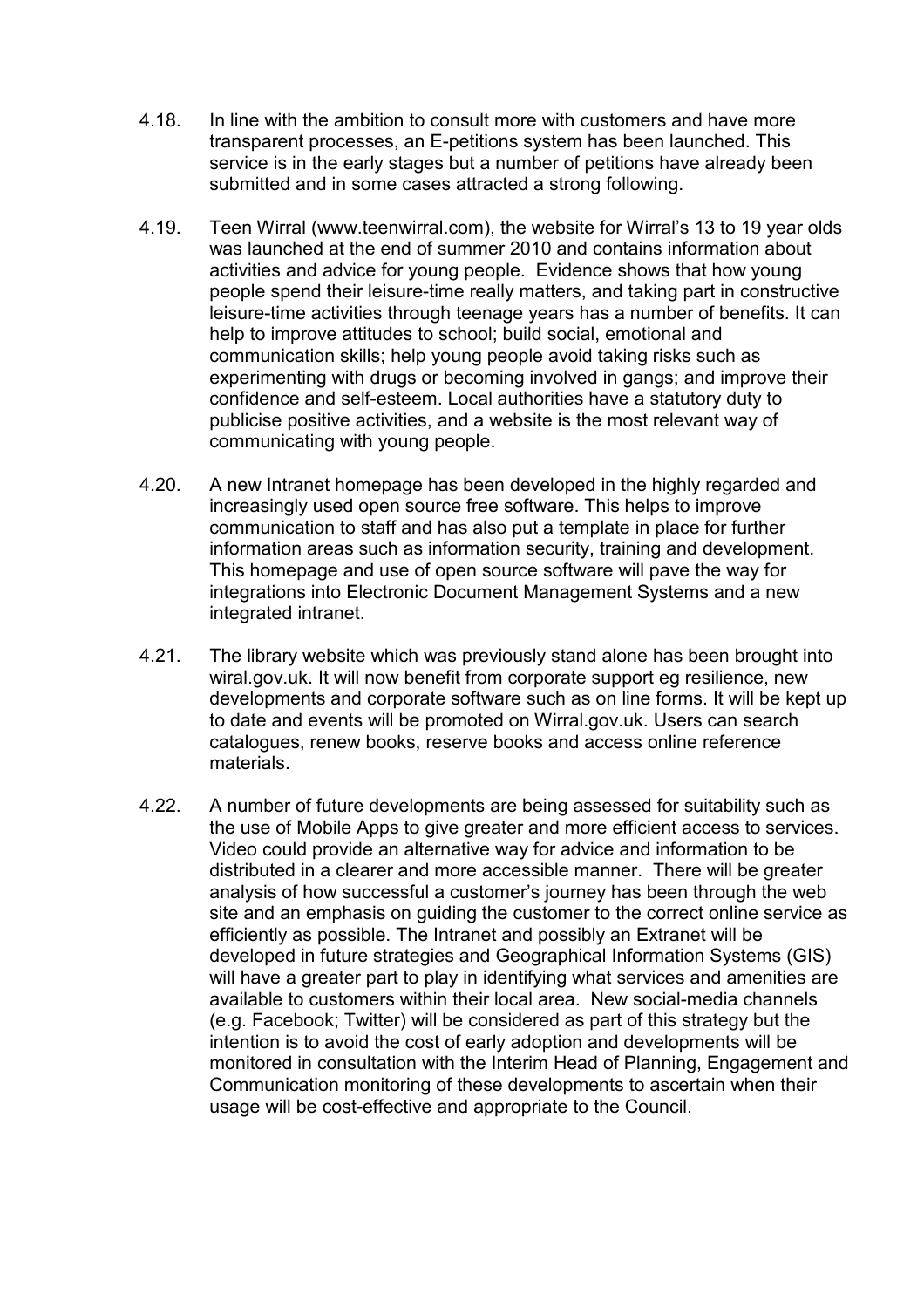- 4.23. As part of the ongoing commitment to producing a 24/7 self serve portal, officers have developed over 20 forms that integrate seamlessly into the Customer Relationship Management (CRM) System. These forms have been tested and have seen positive take up by customers. The requests for service can be tracked by the customer to avoid unnecessary progress chasing contacts making services more visible and reducing costs for the Council. A development programme is in place which is used to select the next batch of forms for development, based upon complexity and potential volume of usage.
- 4.24. A complementary "online forms" product has been procured using Government grant which is hosted by the Customer Services Development Team (CSDT). This product allows rapid production of simpler, nontransactional forms in conjunction with the business owner to ensure consistent and relevant information is captured via the web. It also allows CSDT to "pilot" forms to confirm if they are appropriate for self-service before they are handed over to IT Services for development into full CRM integrated forms.
- 4.25. As more forms come online, feedback builds up to enable the forms to be fine tuned to ensure the customer finds them easy and straight forward to complete. The intended outcome is accessible, streamlined services which are delivered in a way appropriate to customer needs.

#### **CUSTOMER ACCESS STRATEGY PROGRAMME OF WORK WITH DEPARTMENTS**

- 4.26. The role of the Customer Services Development Team (CSDT) is to work with departments to analyse core customer access business processes, which would include, identifying customer demand, establishing efficiencies and reengineering service for delivery through the core access channels. Another area of work is identifying future trends in terms of customer service and to produce business cases for their delivery. An update of the work is listed below:
	- a. Service Delivery System
		- i. The investment in a Customer Relationship Management (CRM) system provided the Council with a corporate application capable of delivering consistent, quality and cost-efficient services across all access channels. Anticipating future demand, the CRM has become part of a wider Service Delivery System (SDS) which incorporates the recently redesigned internet and on-line transactional forms, processing of generic email contacts, mobile working, support for contractor-delivered services, management information reporting, mail merge facility to support on-demand document production, management of corporate customer feedback, a developing intranet service delivery 'portal' and text-messaging functionality. The CRM will adopt a 'citizen-centric' approach which will enable a complete view of a customer's interactions with the Council over the range of disparate services offered.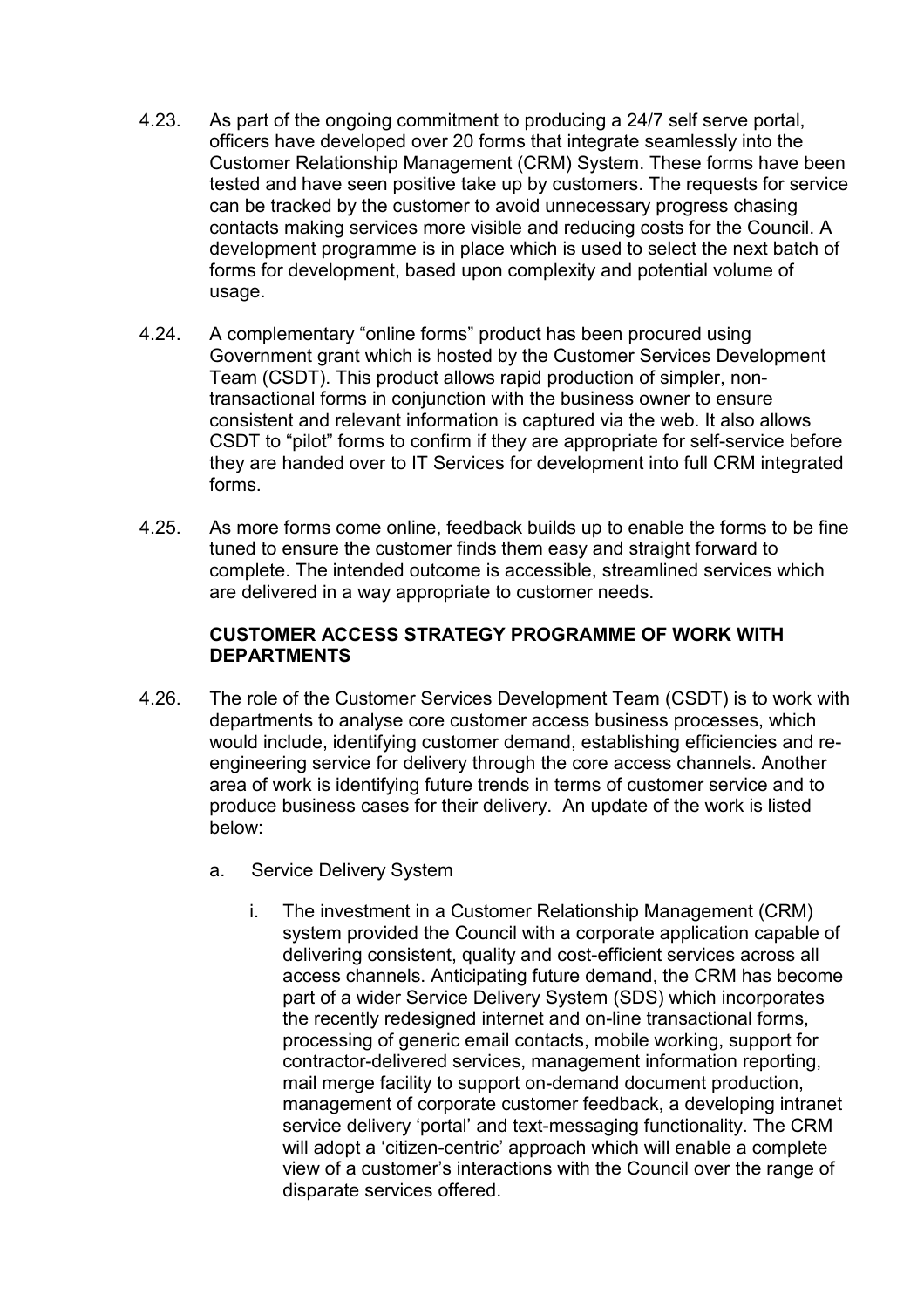- ii. Consideration is being given to migrating to a later release of the Oracle CRM to maximise available functionality and minimise support costs, as agreed at Cabinet on 23 June 2011 (min 34).The intention is to make the CRM supported processes for mediated service (i.e. Call Centre and One Stop Shops) and self-service (i.e. web) as similar as possible for consistent delivery and increased use of self-service. Options for service efficiencies using the proven CRM template for mobile working are to be explored.
- b. Technical Services
	- i. Work continues to move all Streetscene services to a consistent delivery using the CRM. Statistical reports have been developed to enable Managers to monitor the performance within their areas against their targets.
	- ii. The Highways Maintenance functionality and reports were amended in CRM to reflect Colas requirements and to allow effective monitoring of the contract.
	- iii. In September 2010 all telephone calls relating to leisure services were transferred to the Call Centre which now handles leisure bookings and general enquiries relating to leisure services.
	- iv. The CRM was developed to support the transfer of parks and open spaces to Technical Services so that customer contact data could be captured to inform the development of the service. It was also developed to support the Dog Fouling taskforce initiative. A web form was developed for customers to report Dog Fouling issues which integrates directly into the CRM.
- c. Corporate Services
	- i. The Housing Options service was reviewed, re-engineered and scripted for delivery by customer service advisors. The service is now delivered in all One Stop Shops and only emergency cases are referred directly to specialists in the service area. SMS text messages are used to remind customers of their appointments.
	- ii. Support was given for the Home Insulation scheme, allowing customers to request this service via any access channel, including self-service through the web, in conjunction with the external agent contracted to carry out the works.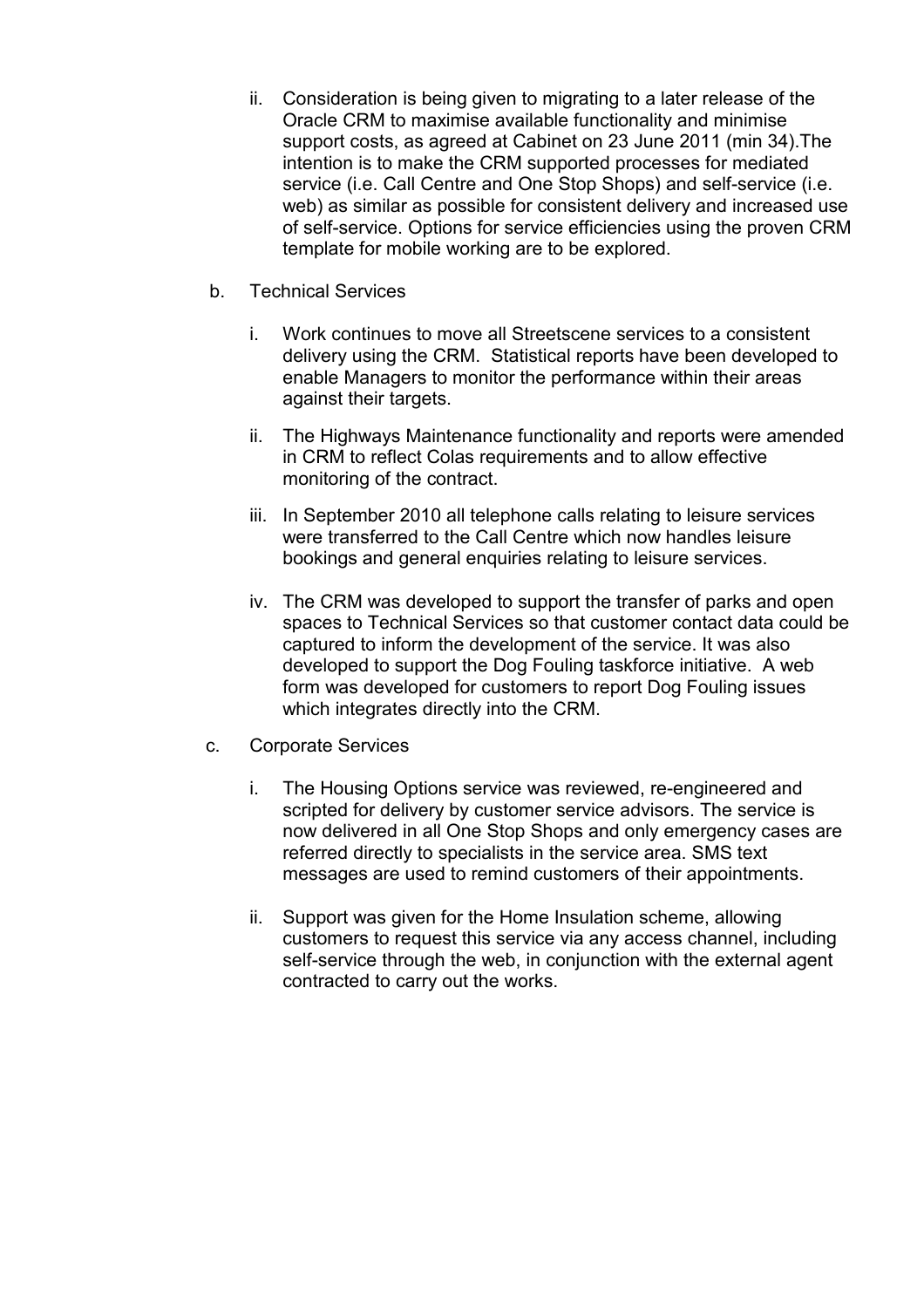- d. Finance
	- i. Both the Business Rates Section and Sundry Debtors Section staffing levels have been reduced as part of the EVR / Severance scheme, and the service has been re-designed for delivery by customer service advisors in the Call Centre.
	- ii. Business analysis has been carried out, options put forward and recommendations provided in Housing Benefit Overpayments, Licensing and Freedom of Information requests.
- e. Children and Young People
	- i. Work has taken place with the Strategic Change Team on the Fostering campaign with the Customer Services Development Team developing an on-line form to allow expressions of interest to be registered on-line, as well as via the corporate access channels - the Call Centre and One Stop Shops. This also provides statistical data for the service.
- f. Pest Control
	- i. Assistance has been given to the Pest Control service, already supported by the CRM, to respond to the impact of EVR and improve processes.
- g. Blue Badges
	- i. Following a change in legislation, a review of the Blue Badge process is underway with the support of an online form.

## **ACCESS CHANNEL SUPPORT & MIGRATION**

- 4.27. Channel migration is the process of re-engineering services in such a way as to encourage more customers to access services via the most effective and efficient channel available. Central to channel migration is the recognition that customers will use the most convenient channel for them and as such public consultation is crucial – channel migration is not simply about persuading as many people as possible to use online channels. Successful channel migration is achieved by demonstrating that the cheapest access channels are also the most convenient and accessible. A separate Action Plan is being developed to support channel migration which will be presented to the Cabinet.
- 4.28 The CAS makes the commitment that customers will be offered their channel of choice, with certain more complex services or the most vulnerable customers identified as being more pertinent to delivery at One Stop Shops with the physical presence of the person being an advantage to query resolution as opposed to the telephone or web. It does not propose a 'one size fits all' approach and looks to encourage people to use the cheapest channel that is the best fit for their service query. Consideration has been given to 'digital inclusion' to ensure customers without home access to electronic communication are provided with accessible alternatives.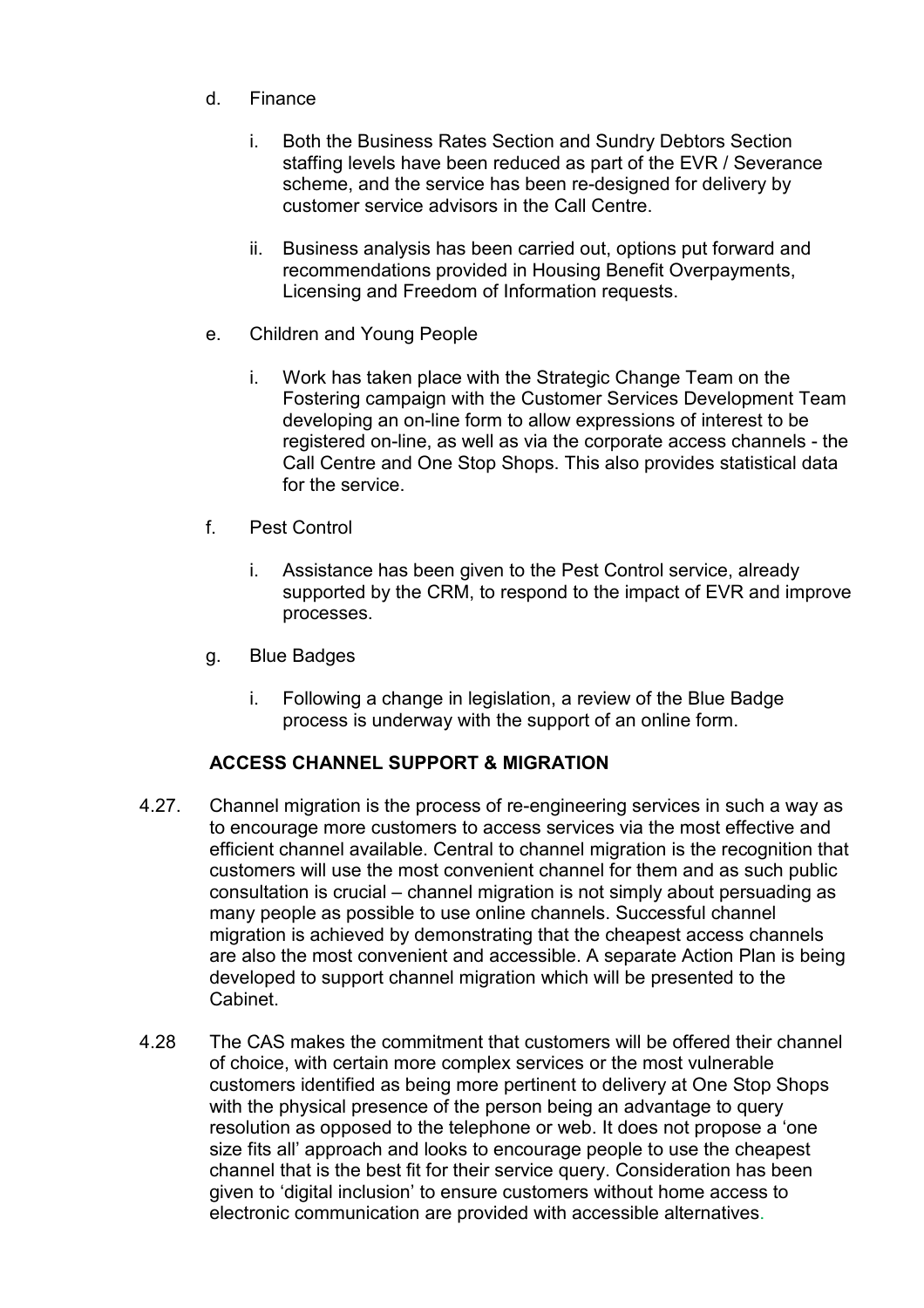- 4.29. The range and quality of service offered through all access channels continues to develop in line with the overall strategy of encouraging customers to use the most cost-effective route of contact where their service request can be satisfied. The SOCITM report Better Served: Customer Access, Efficiency and Channel Shift (2011) echoes the CAS, identifying the potential cost reduction from 'active customer management' arising from three main sources: first time contact resolution; reduced avoidable contacts and channel shift.
- 4.30 Assessments of costs of individual contacts by channel vary considerably but the consistent finding is the vastly reduced cost of web contacts in comparison to telephone or 'face to face' contacts. The table below details the channel costs estimated by the SOCITM Survey 2011, referred to above and offers comparison with volumes recorded over the Council access channels. This would suggest a 'cost' saving of £7.08 for every contact shifted from the OSS to the web and although such estimates are only indicative of actual costs and unconcerned with the issues of each service suitability to channel type, the tangible benefits for this strategy are clear.

|                       | Cost per<br>Transaction* | 2007/08 | 2008/09 | 2009/10 | 2010/11 |
|-----------------------|--------------------------|---------|---------|---------|---------|
| <b>One Stop Shops</b> | £7.40                    | 263737  | 268154  | 256444  | 250765  |
| <b>Call Centre</b>    | £2.90                    | 991365  | 864867  | 813780  | 796372  |
| Web                   | £0.32                    | N/A     | 730045  | 754634  | 1413240 |

SOCITM 2011

## **CUSTOMER FEEDBACK AND CUSTOMER INSIGHT**

- 4.31. CSDT handles corporate customer feedback.
	- Co-ordinated and consistent process for recognising, recording, resolving and monitoring all customer feedback through the CRM system (corporate complaints, Councillor/MP enquiries, Ombudsman contacts, suggestions, compliments).
	- Creation and on-going support for a network of customer feedback coordinators to ensure reliable collation and standard of service provided across the organisation.
	- Provision of management information for monthly, quarterly and annual performance reporting to continually improve service standards, with the Council currently taking an average of 10 working days (against a target of 15 working days) to resolve complaints in 2010/11.
	- Excellent source of customer insight and promotion of a feedback system as a process of 'putting things right and learning from the experience' – as an example 345 feedback contacts resulting in changes to process or procedure were identified in 2010/11.
	- Improving liaison with the Local Government Ombudsman (LGO), with the Council responding on average within the LGO service targets for 2009/10.
	- Improving timeliness for responses to Councillor/MP enquiries, currently resolved on average within six working days against a target of ten working days. At the request of Members, the provision of an automated weekly email report detailing contacts raised through corporate access channels and providing status updates.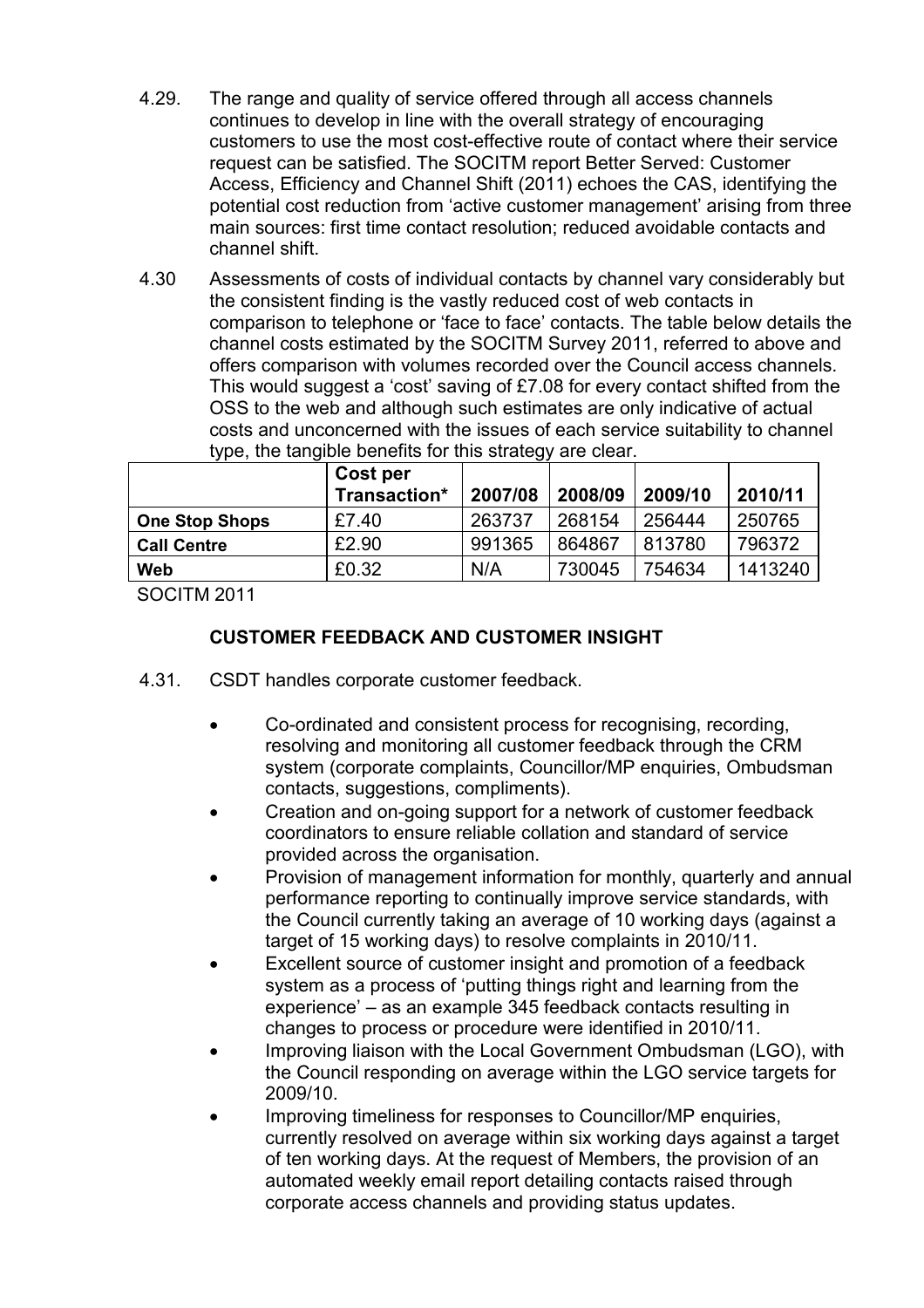- Managing customer expectation and clarifying the standard of service delivery expected from staff through promotion of the publicised Customer Care Standards.
- 4.32. Work is progressing to align customer feedback reporting with the corporate plan themes, focusing on the qualatitive aspect of performance in dealing with customer contacts. The opportunity for wider organisational learning from individual responses to feedback received is a focus for the complaints process.
- 4.33. Such insight into customer needs and motivations can enable the organisation to reduce costs, waste and complaints with the ability to make more informed decisions based on this intelligence. The CAS gives direction to ensure the Council is responsive to customer views and learns from feedback to shape future service delivery through this evidence-based approach.

## **JOINT WORKING WITH OTHER ORGANISATIONS & AGENCIES**

- 4.34. One Stop Shops continue to work with a considerable number of agencies and organisations. The up to date range of surgeries is available on the website. With One Stop Shops working more closely with the Library service this allows the Authority to enhance and align partnership work across the Borough.
- 4.35. Her Majesty's Revenues & Customs (HMRC) is now located within the Birkenhead One Stop Shop where they offer a face to face service. This is maximising the use of the premises, retaining a presence in the Borough and improving access for HMRC customers.
- 4.36. Promotion of services is crucial and undertaken in a variety of ways. Customer Services attend community groups, provide presentations, and have display stands.

#### **EQUALITY AND DIVERSITY**

- 4.37. A commitment to equality and diversity is integral to delivering excellent services, responsive to reaching all customers including those who are current non-service users. The recognition that different customers have different physical and service needs informs the access plans, promoting access across the range of contact channels.
- 4.38. Greater customer insight will continually inform the CAS with the aim of ensuring service delivery is centred on the needs of customers and that all communities have access to these services via the preferred channel.
- 4.39. An Equality Impact Assessment is being undertaken to ensure the stated objectives of the CAS provides equality of opportunity and promotes diversity in employment and service delivery.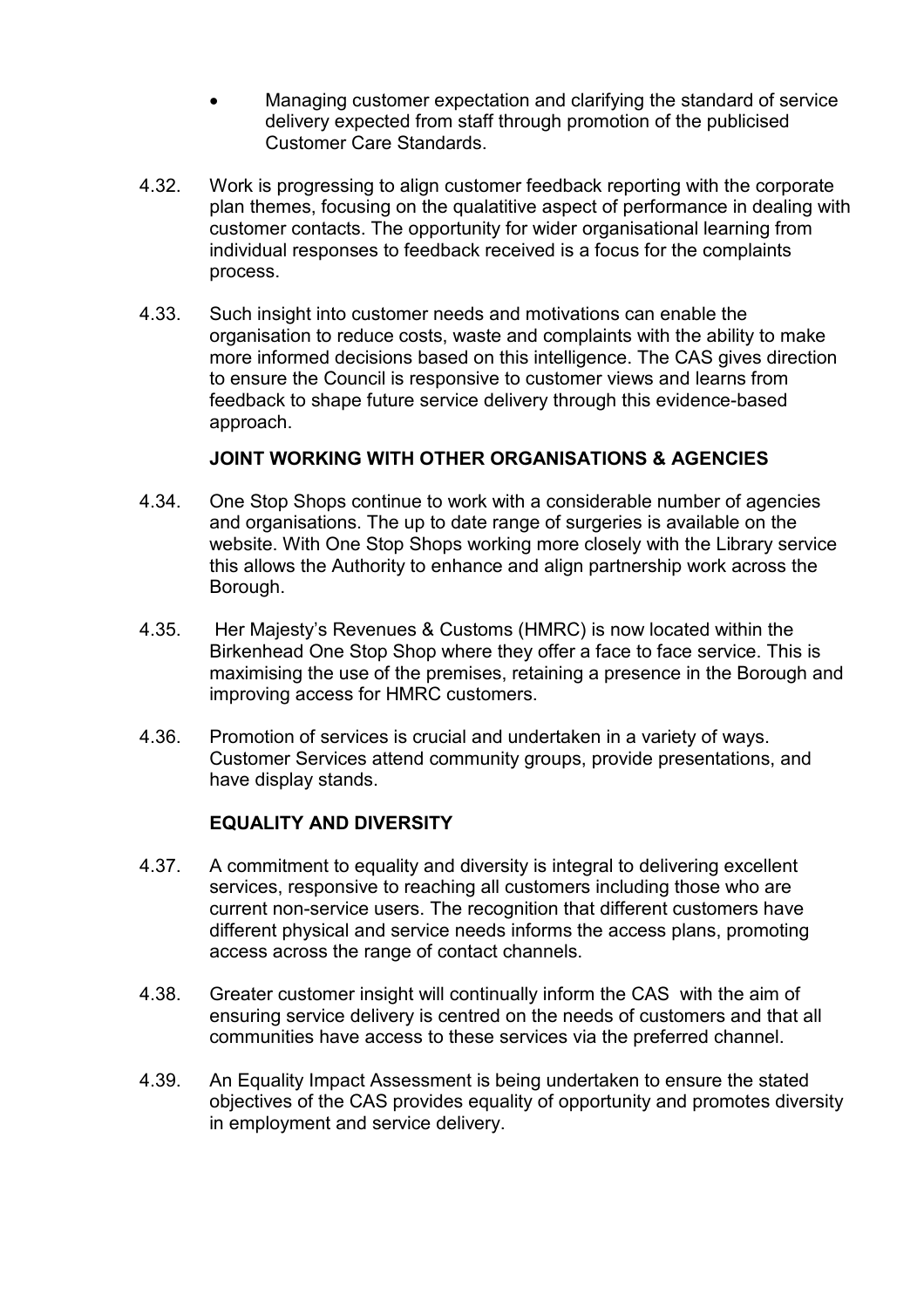- 4.40 Maintaining the delivery of the CAS will make service areas more effective, efficient and accessible. Timely responses and joined up services provide value for money for both the customer and the Council. Customer satisfaction is maintained as individuals are dealt with by experienced staff, fully trained in all aspects of customer care. Customer insight provides a better knowledge of customers to help shape services in the future. We will continue to promote channel of choice with a targeted promotion of the most cost effective channels appropriate to the service.
- 4.41. The Library and One Stop Shop co-location provides a key opportunity to first sustain and then to re-invigorate and extend service usage in both areas. This will put in place a modern service that both aligns with all access channels and be the local face of the Authority.

## **5.0 RELEVANT RISKS**

5.1 If the CAS is not reviewed and refreshed the service offered directly to customers, clients and service users could become less effective and increase expenditure by not utilising corporate access points which when maximised in use offer co-ordinated access and access to relevant information.

#### **6.0 OTHER OPTIONS CONSIDERED**

6.1 Allowing services to offer disparate access channels to each individual service is not recommended because of the variable level of quality of contact, the lack of consistent service standards or management information to drive performance, and the likely overall expenditure level in operating separate service led functions.

## **7.0 CONSULTATION**

- 7.1 Customer Services have been involved in the public consultation work. Current consultation exercises which involve support from customer services include Neighbourhood Plans and Budget 2012-13.
- 7.2. On a regular basis One Stop Shops meet key service users including partner organisations as well as voluntary and community organisations and other public service bodies

#### **8.0 IMPLICATIONS FOR VOLUNTARY, COMMUNITY & FAITH GROUPS**

8.1. One Stop Shops engage with local voluntary, community and faith organisations. This strategy takes account of the need to respond to the needs and requirements of these organisations.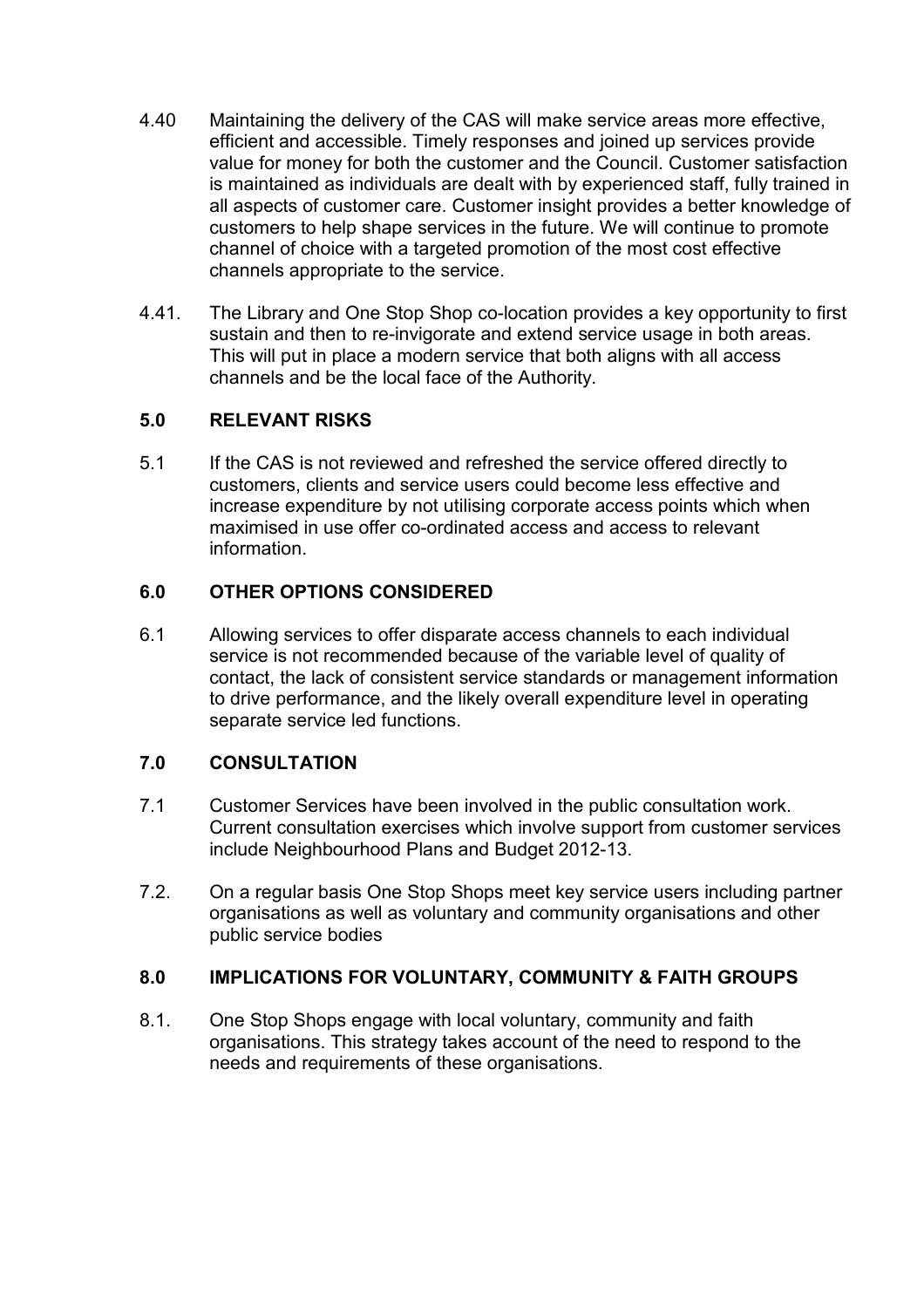# **9.0 RESOURCE IMPLICATIONS:**

- 9.1 **Financial -** Migration of services through the corporate access channels supported by back office change will result in cost savings either in buildings, staffing or a reduction in the duplication of work. The merger of Libraries and One Stop Shops will further assist in this. The capital costs of any work are reported on a scheme by scheme basis.
- 9.2 **Staffing** Migration of services to the corporate customer service access channels of the Call Centre and One Stop Shops should lead to a reduction in back office staffing levels which can either be savings or refocused to other areas. Increased usage of the web should lead to a similar reduction of staffing levels. The Library and One Stop Shop co-location project will also support this.
- 9.3 **IT** The use of the Oracle Customer Relationship Management System (CRM) is a vital component in the effective handling of contacts via the major channels in respect of a large number of service areas such as Streetscene. Use of CRM will expand with the planned major upgrade to the system. The Call Centre uses specialist IT in recording and storing calls as well as using the workforce management system that predicts contact volumes and resource (staff) requirements which is vital when trying to ensure staffing deployment is correct to respond to demand. The website is now built largely on "freeware" which has proved successful and has seen considerable national interest from other local authorities keen to exploit this developing area of relatively cheap and reliant IT software.
- 9.4 **Assets** The co-location of One Stop Shops and Libraries will assist Asset Management to maximise the effective use of facilities whilst not affecting service standards.

## **10.0 LEGAL IMPLICATIONS**

10.1 There are none arising directly from this report

## **11.0 EQUALITIES IMPLICATIONS**

11.1 The Customer Access Strategy seeks to offer the access channel of choice to ensure fair access to all residents. Migration of services to the web is being developed, alongside the increase in access to the internet by Wirral residents. Customer insight information will enable the identification of customers who are vulnerable or who are hard to reach and working collaboratively will help to meet and support these groups in the most cost effective manner.

# 11.2 Equality Impact Assessment (EIA)

- (a) Is an EIA required? Yes
- (b) If 'yes', has one been completed? Yes (Reviewed July 2011)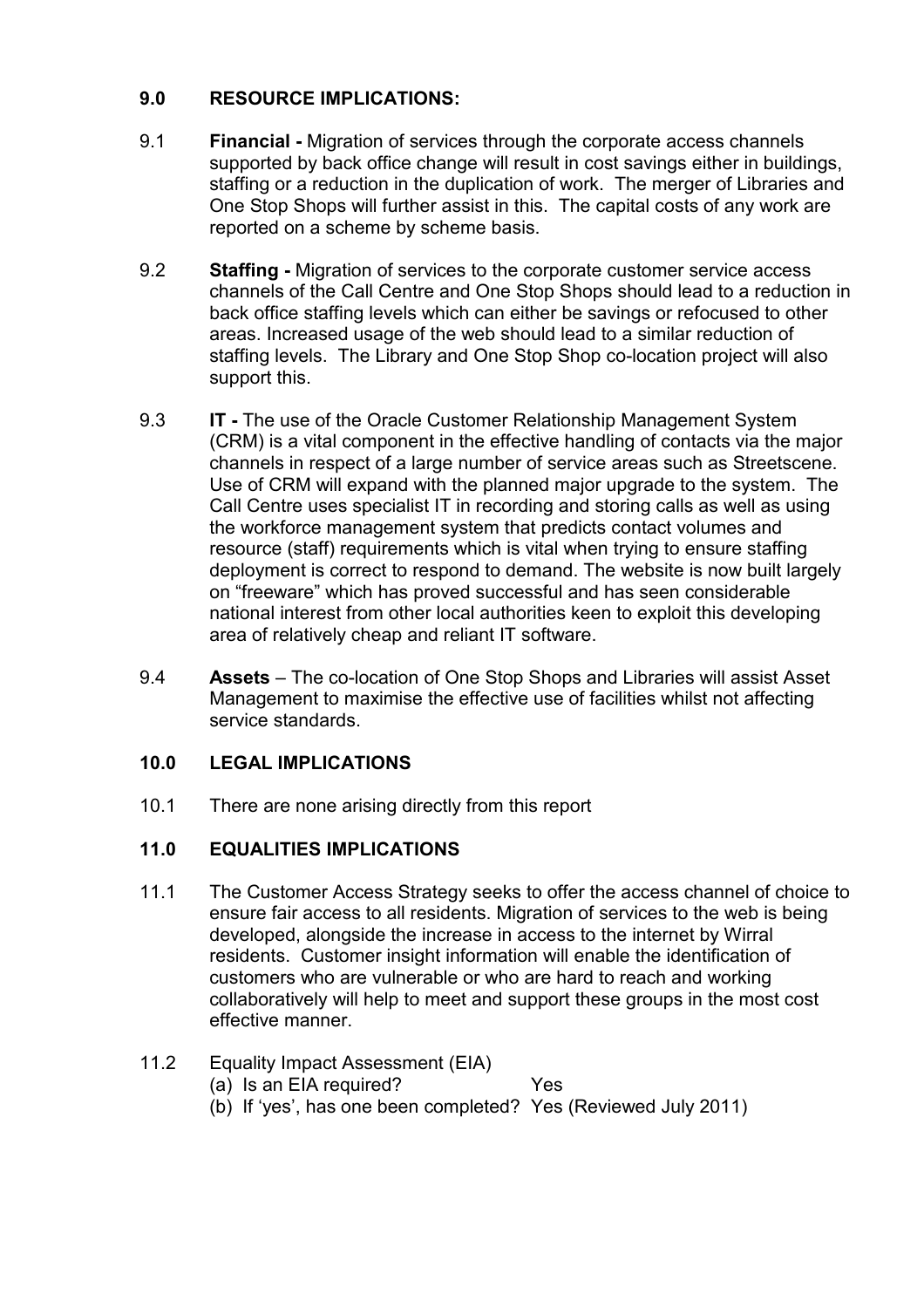## **12.0 CARBON REDUCTION IMPLICATIONS**

12.1 There are none arising directly from this report

# **13.0 PLANNING AND COMMUNITY SAFETY IMPLICATIONS**

13.1 There are none arising directly from this report.

#### FNCE/174/11

| <b>REPORT AUTHOR:</b> | <b>Malcolm Flanagan</b>                                  |  |  |
|-----------------------|----------------------------------------------------------|--|--|
|                       | <b>Head of Revenues Benefits &amp; Customer Services</b> |  |  |
|                       | telephone: (0151) 666 3260                               |  |  |
|                       | email malcolmflanagan@wirral.gov.uk                      |  |  |

#### **APPENDICES**

*Appendix 1 – Customer Access Strategy Appendix 2 – Current service status for access via website* 

#### **REFERENCE MATERIAL**

SOCITM Better Connected 2011 SOCITM Better Served: Customer Access, Efficiency and Channel Shift 2011

## **SUBJECT HISTORY (last 3 years)**

| <b>Council Meeting</b>          |           | <b>Date</b>       |
|---------------------------------|-----------|-------------------|
| <b>Customer Access Strategy</b> | - Cabinet | 23 July 2008      |
| <b>Access to Services</b>       | - Cabinet | 5 February 2009   |
| <b>Customer Access Strategy</b> | - Cabinet | 24 September 2009 |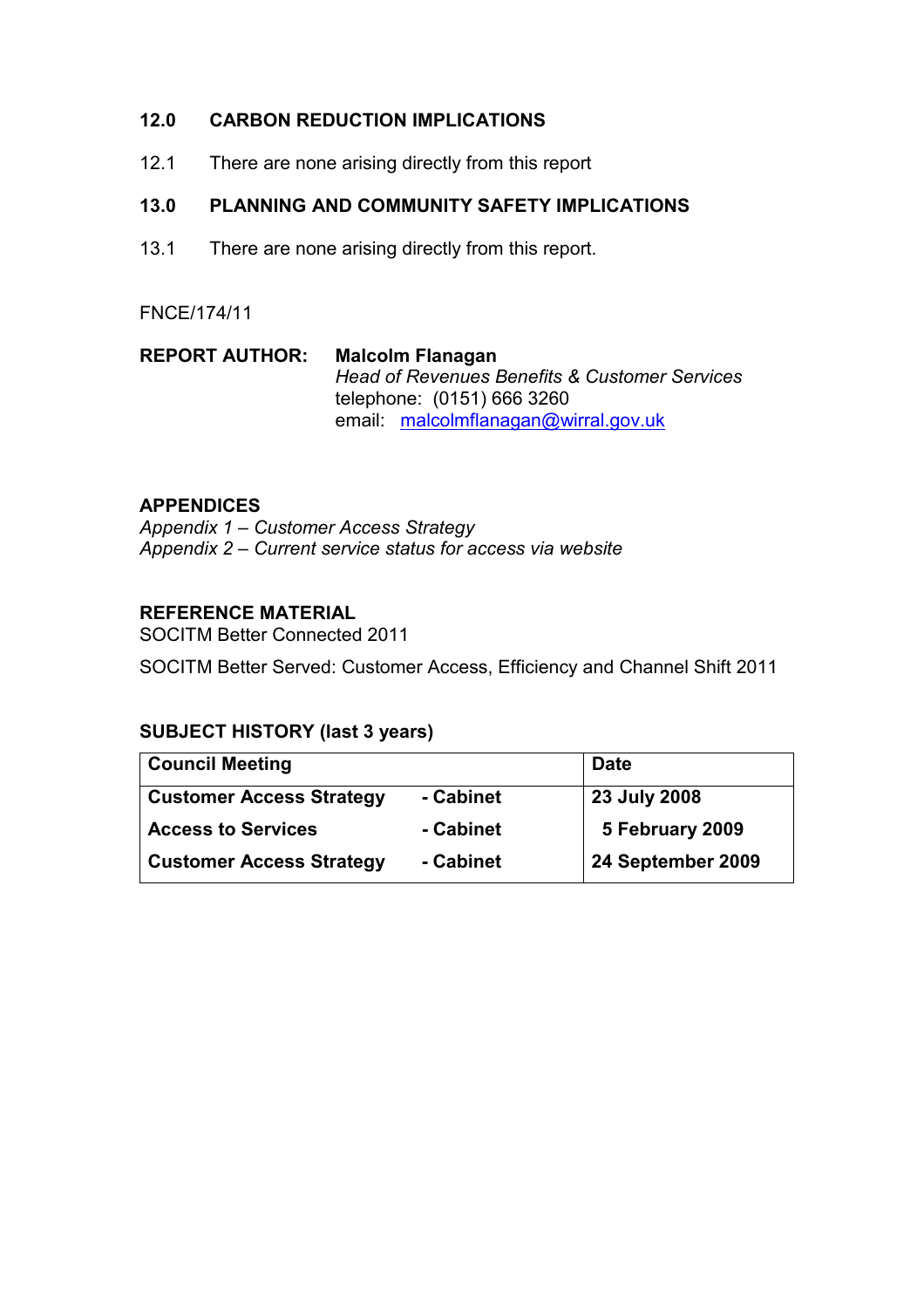**Appendix 1** 

# **WIRRAL COUNCIL**

# **CUSTOMER ACCESS STRATEGY**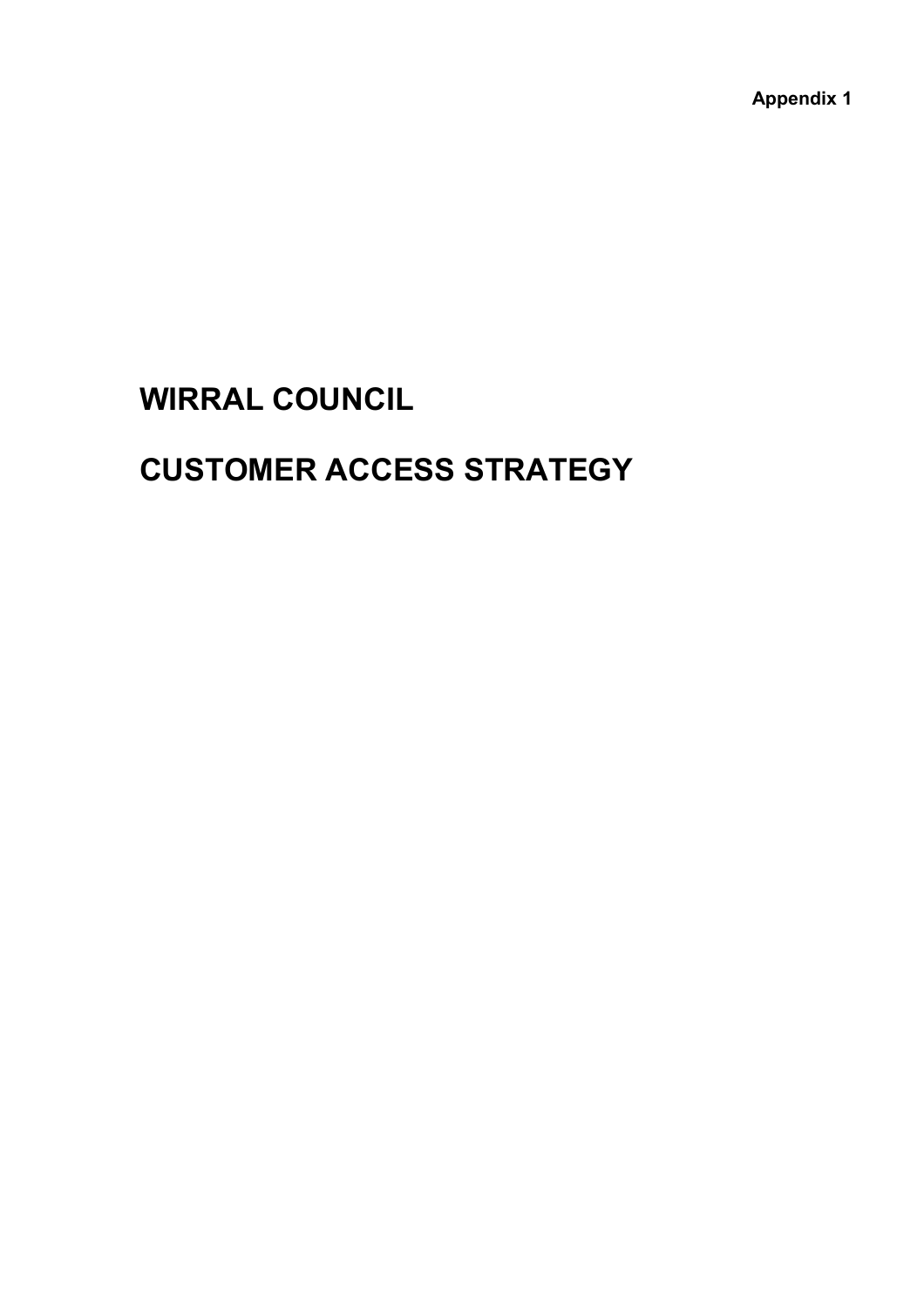#### **INTRODUCTION**

The Customer Access Strategy objectives are to improve the quality of life of Wirral people, working with our partners to deliver the best services we can, in the most efficient and effective way. It is a key corporate policy, which aims to provide the direction and focus for all areas of the organisation to work together in achieving cost-effective and excellent service for every customer. It directly supports the corporate plan's aim of engaging and empowering individuals and communities in the design and delivery of council services. There is a declared strategic action for all departments to take responsibility for rationalising services which will be helped by migrating customer contact to our corporate access channels. The Customer Access Strategy is the overarching drive for us to achieve this.

People want access to a greater range of quality services and expect to be consulted on future service delivery. Our corporate access channels such as one stop shops, libraries, the call centre, generic email addresses and the website are recognised as offering the most consistent, convenient and regularly monitored standard of service. This promotes the creation of efficient services, delivered through the most appropriate and cost-effective channel by motivated staff which can be low cost for the council and offer value to the customer.

Our strategic actions continue to offer a choice of channel, whilst promoting the 'lower cost' channels such as phone or web wherever relevant. Service areas across the council need to make use of these corporate access channels to gain proven service efficiencies and ensure ease of customer access.

Customer insight is best gained through the use of corporate access channels, enabling the council to stay responsive and proactively offer customers a choice of how to access services based on local needs. Each channel, including self-access options, need to be high quality, easy to use and joined up with other relevant services so that queries can be resolved quickly, avoiding unnecessary contacts. This 'right first time' approach aims to minimise the cost of service delivery whilst improving the customer experience.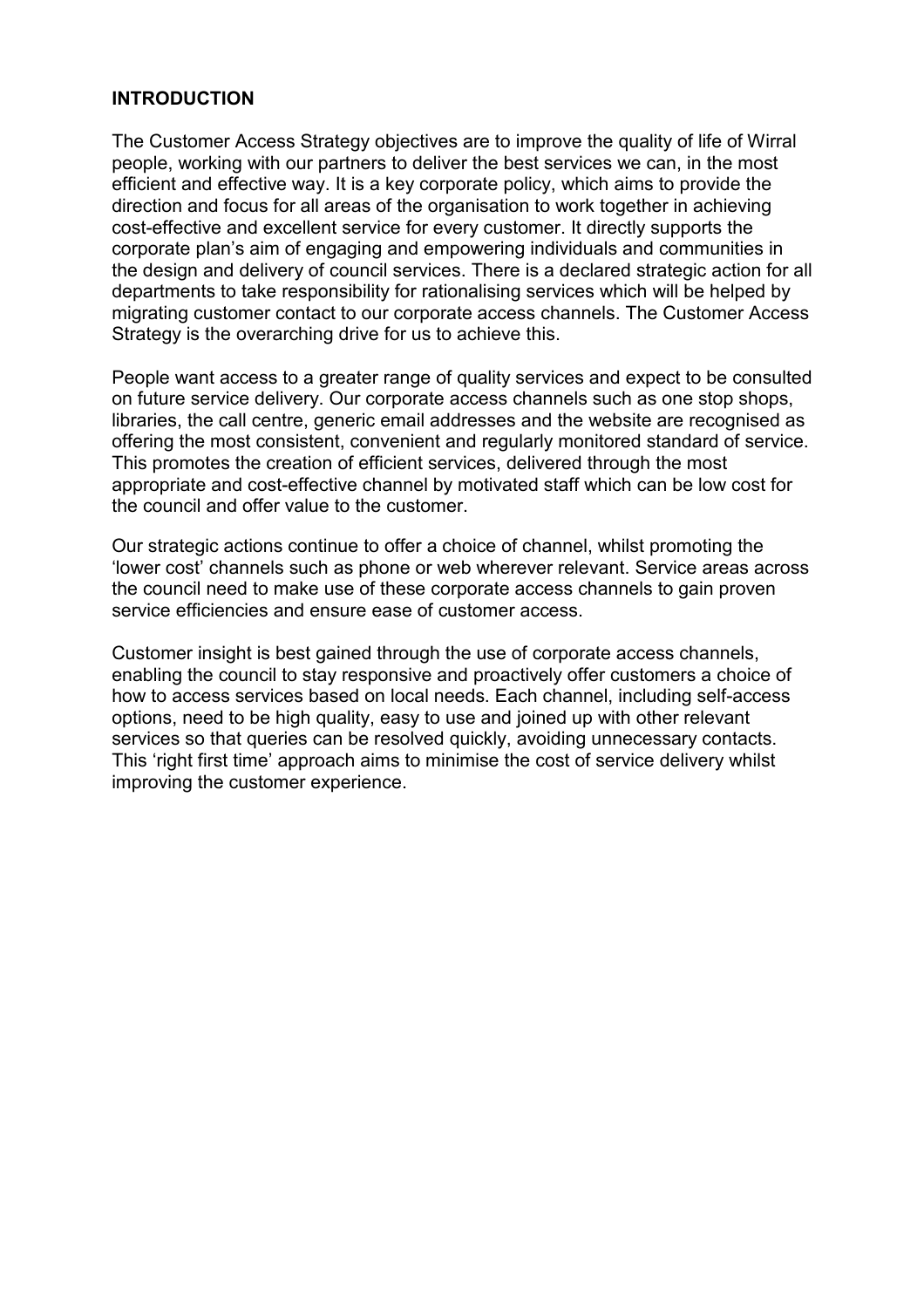This strategy addresses the following issues:

| <b>Section</b> | <b>Title</b>                                                  | <b>What it does</b>                                                                             |
|----------------|---------------------------------------------------------------|-------------------------------------------------------------------------------------------------|
| 2              | Why do we need a<br><b>Customer Access</b><br><b>Strategy</b> | $\bullet$ Explains why the strategy is central to<br>the corporate priorities.                  |
| 3              | <b>Fundamental</b><br><b>Principles</b>                       | Lays down the principles which<br>underpins the strategy                                        |
| 4              | <b>Strategic Actions</b>                                      | • Shows how the strategy delivers the<br>vision on service transformation.                      |
| 5              | Governance                                                    | Describes how we manage progress<br>of the strategy                                             |
| 6              | <b>Reducing Costs</b>                                         | Outlines the need to migrate to the<br>cheapest access channel and reduce<br>avoidable contact. |
|                | Work plan                                                     | Highlights current and future work.                                                             |

The Customer Access Strategy plays a key role in achieving the Council's corporate objectives, details of which are provided within this document.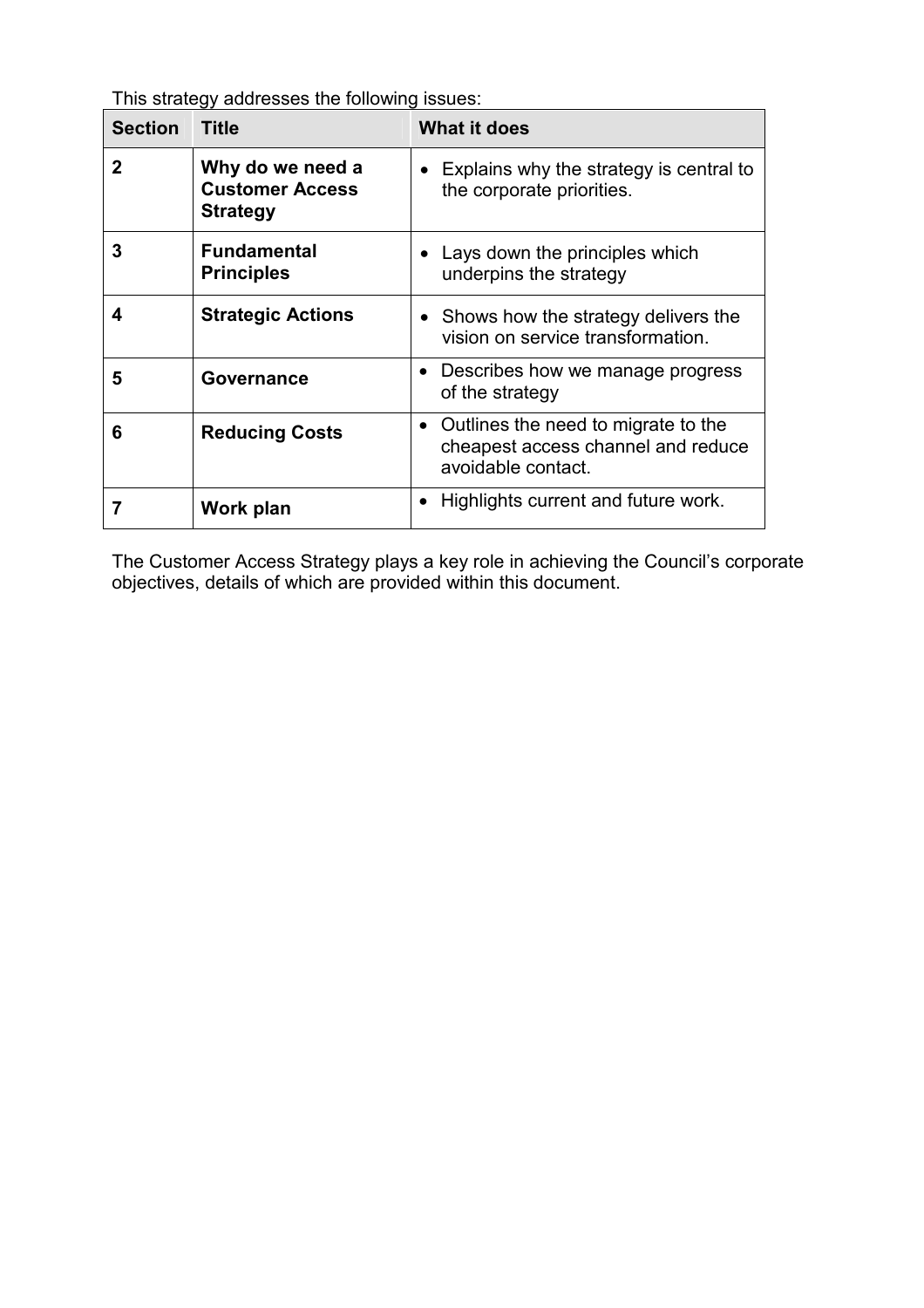# **2. WHY WE NEED A CUSTOMER ACCESS STRATEGY**

- 2.1. The investment in the customer access channels is aligned to corporate aims, priorities and strategies. The strategy provides the framework for further developing the Councils interaction with the customer. It is a living document which is reviewed and modified in accordance with local and central government priorities.
- 2.2. Central Government drivers set expectations of us in terms of:
	- Being available when customers contact us.
	- Providing joined up services.
	- First time resolution.
	- Embracing new technology.
	- Delivering all in a more economical scale.
	- Using customer insight to inform service delivery.
	- Shaping services around customer needs rather than those of the council.
	- Offering contact channel of choice with an emphasis on improving selfservice options.
- 2.3. In order to assess the effectiveness of this strategy we measure our progress against a set of metrics, these being:
	- The cost of providing each service.
	- Levels of customer satisfaction with each service.
	- Volumes per access channel.
	- Customer insight led decisions on promoting particular channels.
	- Numbers of repeat contacts (Avoidable Contact).
	- Numbers of fully resolved queries at first point of contact.
	- Performance against visible service-level agreements.
- 2.4. We are developing and will use a consistent set of measurements to help accurately measure progress. We will have local performance indicators in every service for each of these measures, as well as for each customer access channel and these will be regularly monitored by the Customer Services Management Board and reported to Chief Officers and Members.
- 2.5. Wirral Council is committed to ensuring that all of its customers can access its services with ease, and has published a customer pledge, which underlines this commitment.

The pledge states:

We want to:

- Make it as easy as possible for customers to contact us.
- Deal with customer enquiries as quickly as possible.

Wherever and however customers get in touch with us we aim to:

- Resolve enquiries first time although some issues need to be referred to specialist staff.
- Provide a consistent and high quality service.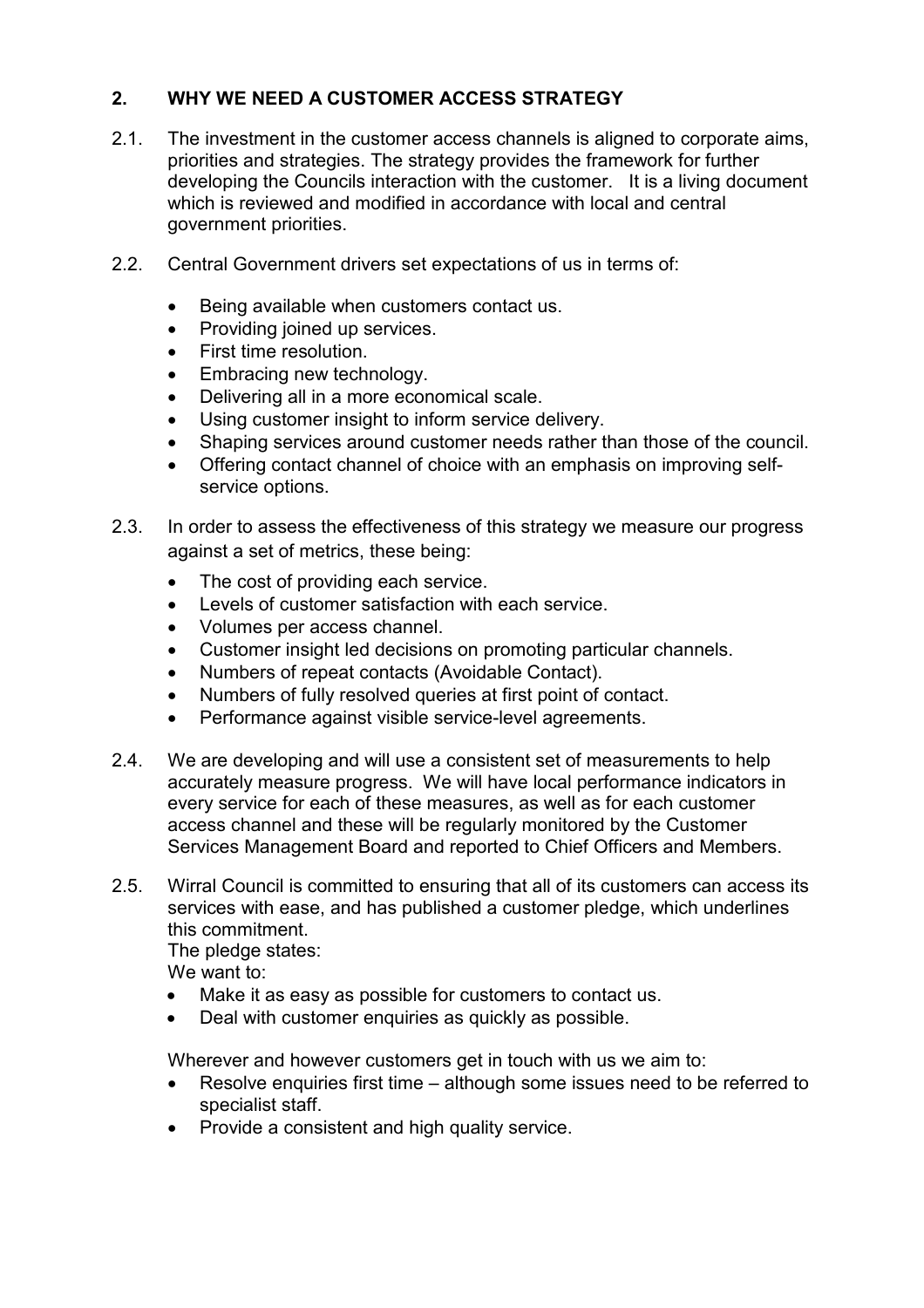We shall make our services available at times and places and in ways which are convenient to the customer:

- We expect that customers may want to contact us by a variety of means.
- We will use evidence gathered by customer insight tools to inform our service.
- We will make it easy for customers to talk to us directly by providing One Stop Shop access in places people can easily travel to.
- We will make it easy for customers to telephone us.
- We will make it easy for customers to deal with us electronically by providing our services via the internet with transactional self access wherever possible.
- Encourage customers to use the cheapest most efficient access channel appropriate to their query.
- We will work with partner organisations to provide 'joined-up' services wherever possible.
- 2.6. Our Customer Care Standards identify the specific standards to which our staff will be expected to deliver services. In addition a Customer Charter outlines the standards our public can expect when contacting the council. We will monitor our commitment to these standards both internally and externally to measure our success and report openly on it.
- 2.7. There are key messages that support and help drive the Customer Access Strategy forward to ensure it becomes a reality and remains a focus of service development. These are set out at the end of this strategy.

#### **3. FUNDAMENTAL PRINCIPLES**

3.1. Customer Service is pertinent to everyone in the organisation. The following principles outline the reasons why the Customer Access Strategy is crucial.

#### 3.1.1. **Setting the Customer Access Strategy is a key part of the overall change agenda.**

Therefore:

- Ensuring the Customer Access Strategy and its actions form part of each department's ongoing efficiency plan.
- Due regard is paid to other corporate strategies including ICT, People, Accommodation, Equalities, Communications when working on this strategy.
- The HR Strategy will provide guidance for those staff whose role is changed or lost as a result of the migration of services to the front of house.
- Strategy implementation is a "no choice" option as its maximum benefits are achieved when all services are handled as much as possible through corporate co-ordinated access channels.
- Service areas that are receptive to change, willing to commit resources and supportive of these key objectives will experience tangible reduced costs of service and improved quality for the customer.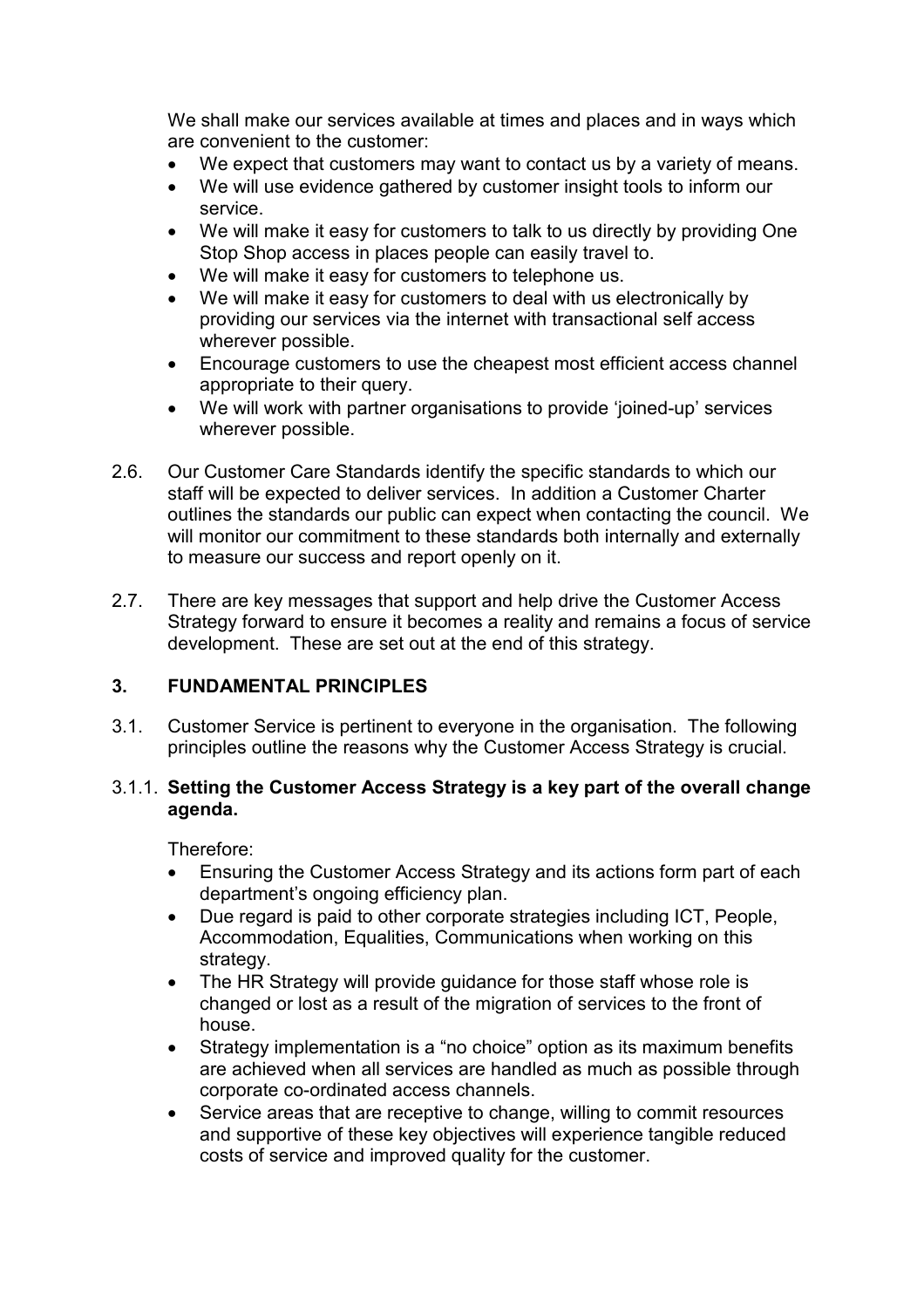## 3.1.2. **Ongoing change will focus on both front and back office change to maximise efficiencies.**

Therefore:

- The Customer Services Development Team will work with Project Sponsors within departments to review end to end processes.
- Migrating appropriate elements of service to the corporate access channels with a focus on self-service and lower cost channels but a commitment to offering channel of choice for the customer.
- 3.1.3. **Setting out the clear need for resolution at first point of contact wherever possible to minimise repeat or avoidable contact**. Therefore:
	- Using the measurement of avoidable contact (defined as contacts that add no value to the outcome or are duplications or caused by failures in business processes) to both identify priorities for improved service provision and confirm the benefits of re-engineering projects

## 3.1.4. **Re-stating the ongoing drive to ensure customer access channels handle service contacts**

Therefore:

- All departments where there is customer contact should be delivered through the corporate access channels.
- Relevant service areas need to engage with customer services, in embracing this strategy, with a commitment to providing resources for reengineering projects and shared aims of reducing cost of service and improving the customer experience.

# 3.1.5. **Ensuring that all services that engage in change have improved efficiency and value for money as an outcome**

Therefore:

- Clear project planning principles including business cases are adhered to for all services migrated.
- Services take ownership of re-engineering projects, supported by staff from both customer services and IT.
- Cost analysis is undertaken of existing and revised service delivery to highlight efficiencies realised.

# 3.1.6. **Clearer focus on developing and utilising the web as a low cost self access and transactional contact channel.**

**Therefore** 

- Enabling customers to change and update information automatically.
- Encouraging customers and service users to utilise the cheapest appropriate access channel for their enquiry.
- Providing 24/7 access to the widest range of council services possible for customers
- Providing the primary information and transactional channel for customers with a single secure point of access.
- Allowing customers to monitor progress of requests for service received via this channel.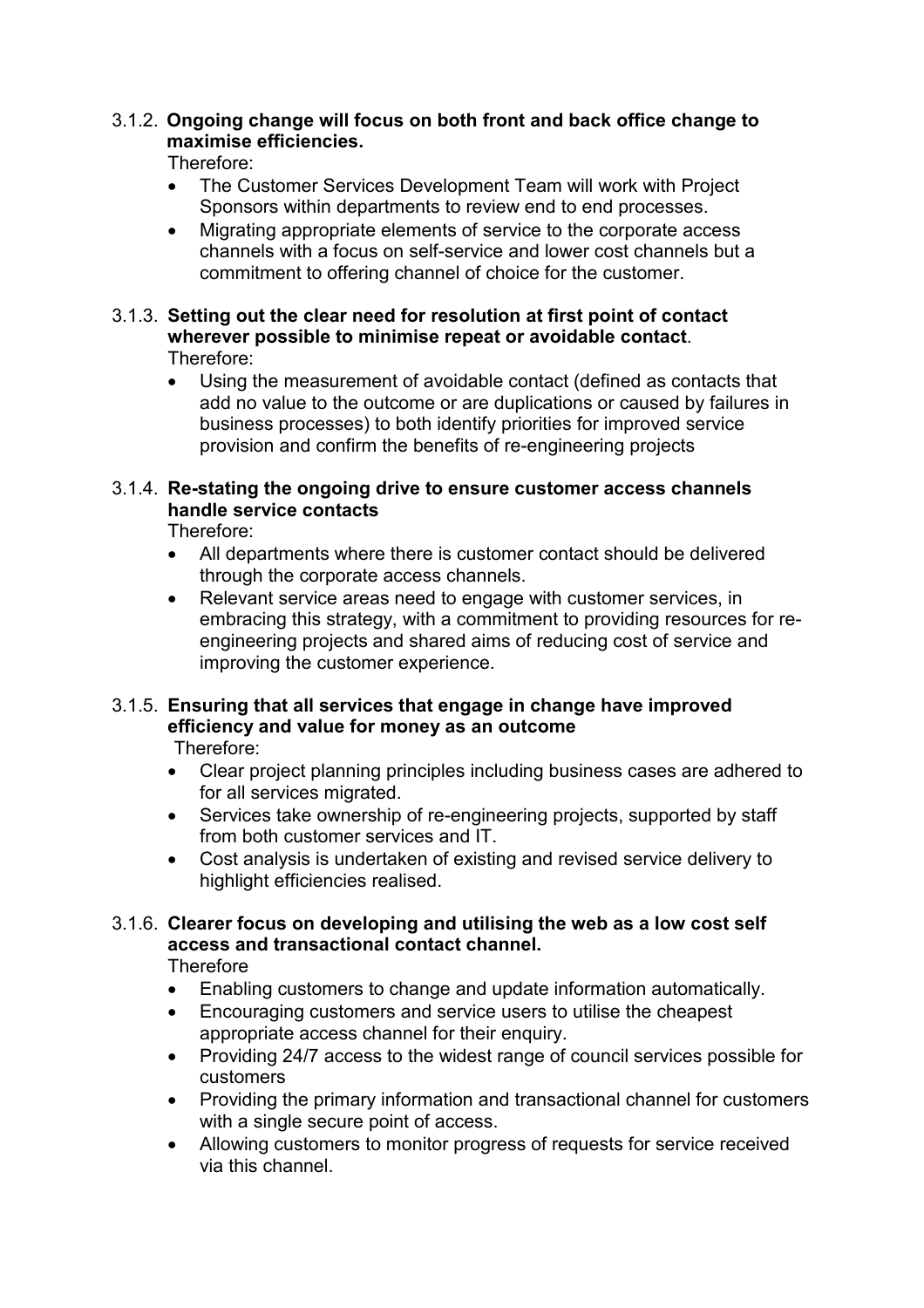- Supporting the publication of corporate access channel contact information wherever possible.
- Using integrated transactional on-line forms wherever possible complemented by simpler e-forms where appropriate.

# 3.1.7. **Providing customer choice and encourage customers and service users to utilise the cheapest appropriate access channel.**

Therefore:

- Recognising the ongoing need to provide customers with their preferred chosen access channel in relation to their specific enquiry.
- The Customer Access Strategy does not support a 'one size fits all' approach given the differences in the breadth of services covered.
- Recognising the need to provide quality service standards via the web and call centre to encourage appropriate use of the cheapest available access channels.
- Recognising the need for face to face access providing a response to more complex enquiries and acting as a community hub for Wirral residents.
- Rationalising other face to face access points such as reception points.

# 3.1.8. **Equality and Diversity**

Therefore:

- Guided by the council's equality policy, we will ensure that services are equitable and meet the needs of our diverse population.
- Access points will meet DDA requirements.
- An Equality Impact Assessment has been completed and appropriate risks / resulting actions highlighted.

# **4. STRATEGIC ACTIONS**

4.1. The areas of strategic actions needed to deliver the Customer Access Strategy are:

## • **Learning from citizens and businesses**

 Engaging with stakeholders to ensure that the service we deliver meets their requirements. We will continue to liaise with the voluntary, faith and community sector so that their views are represented in the way that we deliver our services. We will also use customer feedback gathered as an opportunity for wider organisational learning and inform how our services are delivered.

- **Grouping services in a way that is meaningful to the customer**  Offering integrated packages of services which respond directly to the issues that customers face in their day to day lives, with a timely response to their immediate needs.
- **Rationalising services for efficiency and service improvement**  All departments are responsible for rationalising their services in line with the Customer Access Strategy and engaging with CSDT to work together in re-aligning their processes for service delivery. Providing a service framework which is simpler, clearer and more accessible by reducing the numbers of websites, front offices and processes will make it simpler for the customer.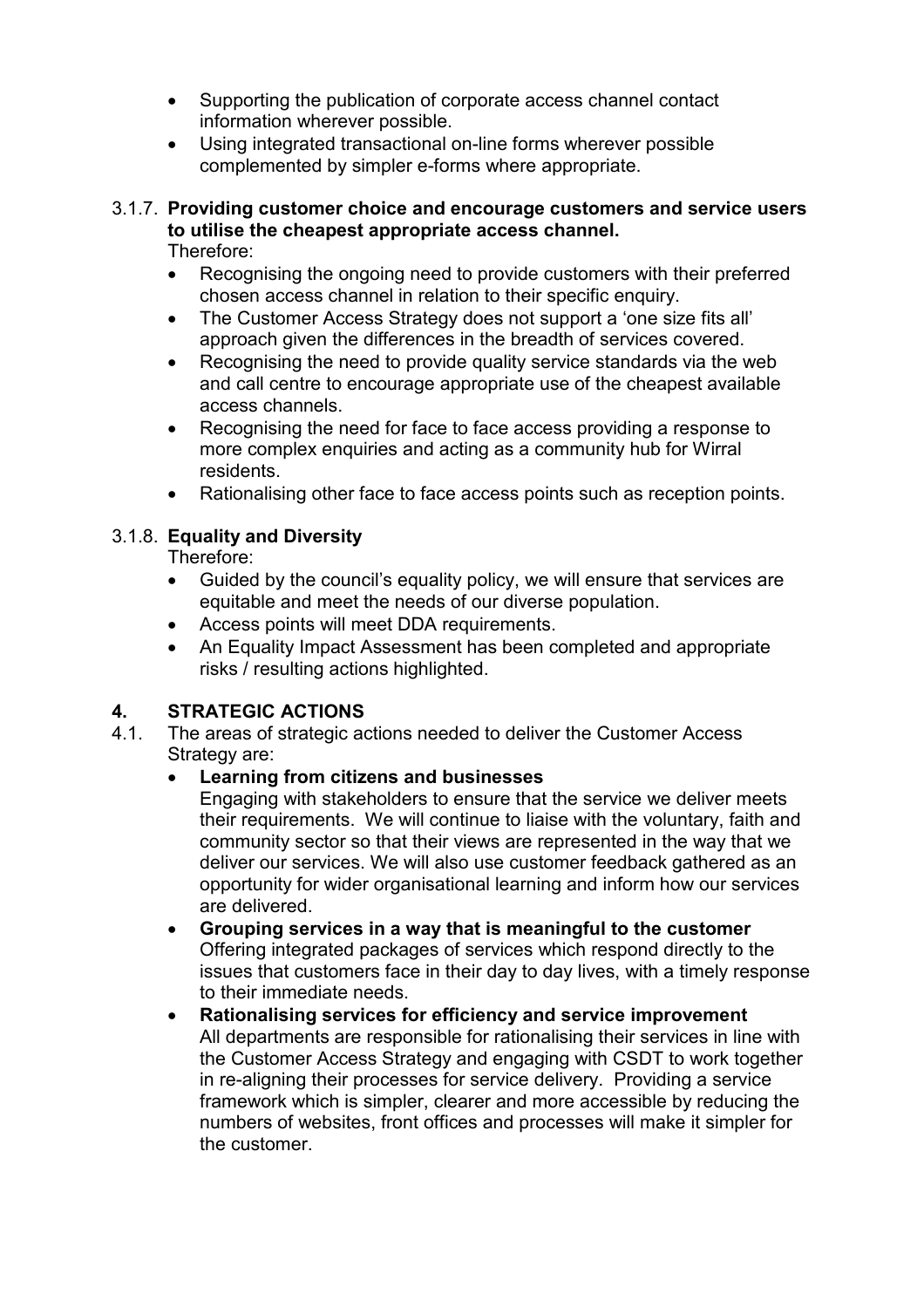• **Developing a website for easy access to information and for easy transactional use** 

 Ensuring that the web supports easily accessible information and allows efficient self access and self resolution of enquiries, to complement the wider strategy of offering a channel of choice for the customer. This will include a focus on shifting service user preference to this access route wherever practical.

- **Making better use of customer information held**  Establish and maintain a framework for data exchange and customer authentication within the guidelines of Government Connect.
- **Making best use of our Libraries and One Stop Shops** Using our libraries and One Stop Shops as key face to face access channels for both the delivery of this strategy and development of their respective services.
- **Linking local and central government**  Ensuring that public service delivery is joined up across both local and central government. Working with partner organisations to offer the customer a single point of contact wherever possible.

## • **Engaging frontline staff**

 Listening to frontline staff views on improving customer contact. Providing processes and systems to enable them to simplify service delivery.

## • **Measuring our success.**

 Establishing key performance indicators measuring customer satisfaction, repeat contacts and cost of service. We will report on these and use them to develop and refine strategy.

## **5. GOVERNANCE**

- 5.1. The Chief Officers Executive Team recommends policy options and implications to Cabinet and is responsible for implementing Cabinet decisions. They delegate responsibility for delivery and progression of the Customer Access Strategy to the Director of Finance.
- 5.2. The Customer Services Board consisting of the Director of Finance (Ian Coleman) and Head of Revenues, Benefits & Customer Services (Malcolm Flanagan) will ratify priorities and act as arbitrator in response to escalations. The Board reports on the work via the Strategic Change Programme and ensures it links to corporate programmes.
- 5.3. The day to day responsibility for delivery and developments of the front line contact areas lies with the Call Centre Manager (Andrea Bruffell), Customer Service Manager (Julie Williams) and will also involve the lead officer from Libraries.
- 5.4. The Customer Service Development Team is responsible within Customer Services for delivery of the agreed priorities in consultation with appropriate stakeholders.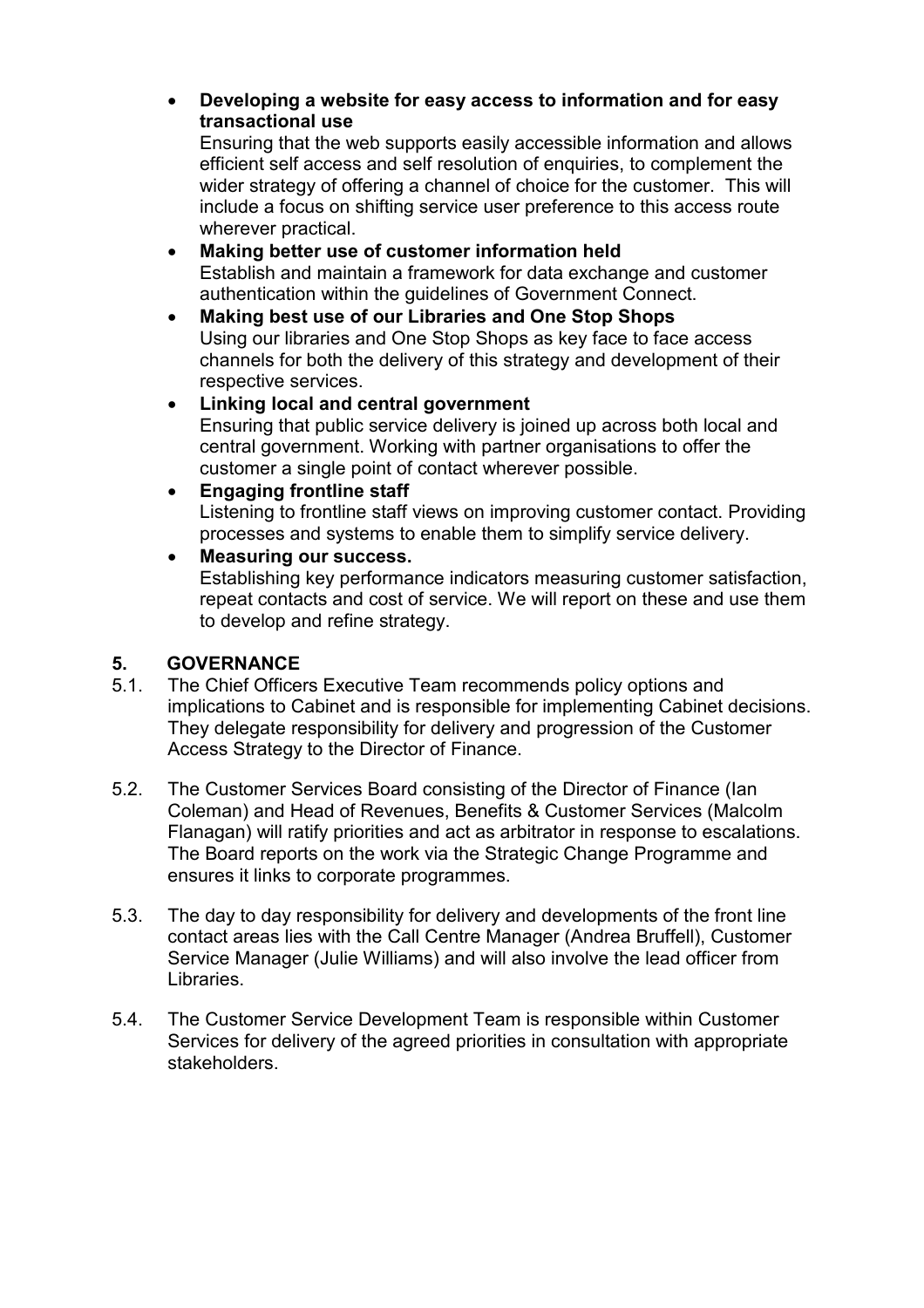# **6. PRIORITY FOR REDUCING COSTS**

- 6.1. We understand which the most costly access channels are, so the more information available via the internet and able to be concluded without intervention or mediation will lower the cost of providing the service.
- 6.2. Increased value is more likely to be achieved by transactional online services. For this change to be successful we need to gain and retain customer trust in using our electronic self-serve provision for reassurance of its security, privacy, swift response and ease of use.
- 6.3. Efficiencies are also achieved by separating customer facing duties from skilled back office functions, allowing experts to concentrate on specialised work, and trained customer care operatives to deal with the public using their expertise.
- 6.4. There is a need to reduce avoidable contact which is both indicative of poor service offered to the customer and additional, unnecessary costs to the council. It is defined as including but not restricted to:
	- Customers contacting us again as we have got it wrong or they are not satisfied with our response.
	- Customers having to contact us regarding information we already hold.
	- Repeat contact due to the customers not being told the length of time for resolution of their enquiry or being unable to check progress via selfservice options.
- 6.5. Reducing avoidable contact will in turn reduce resource requirements and generate savings. Nearly all repeat contacts can be avoided by effective resolution at the first point of call, taking a 'right first time' approach to dealing with customer contacts. In addition a customer will tend to escalate an unsuccessful contact to a more expensive access channel.
- 6.6. Encouraging customers to access the Council's services via the telephone reduces costs over more expensive methods. To do this we continue to ensure that the telephone service is easily accessed and responsive. This is best achieved by maximised use of the authority's Call Centre.
- 6.7. We continue to review services to ensure where possible transactions are carried out and completed by the cheapest appropriate contact method. We will use the appropriate systems to share information and evidence between departments, thus reducing the need for unnecessary paperwork.
- 6.8. In line with government and local policy and directives we will look to use face to face as a focus of linked public service, improving the overall service to local communities and minimising costs whilst using such sites to encourage self access and maximise their potential as staff hubs for agile working.

## **7. WORK PLAN**

7.1. There is ongoing work implementing a range of projects which underpin our Customer Access Strategy principles. A regularly reviewed update of new and ongoing service reviews is reported to Cabinet in the appropriate cycle of meetings.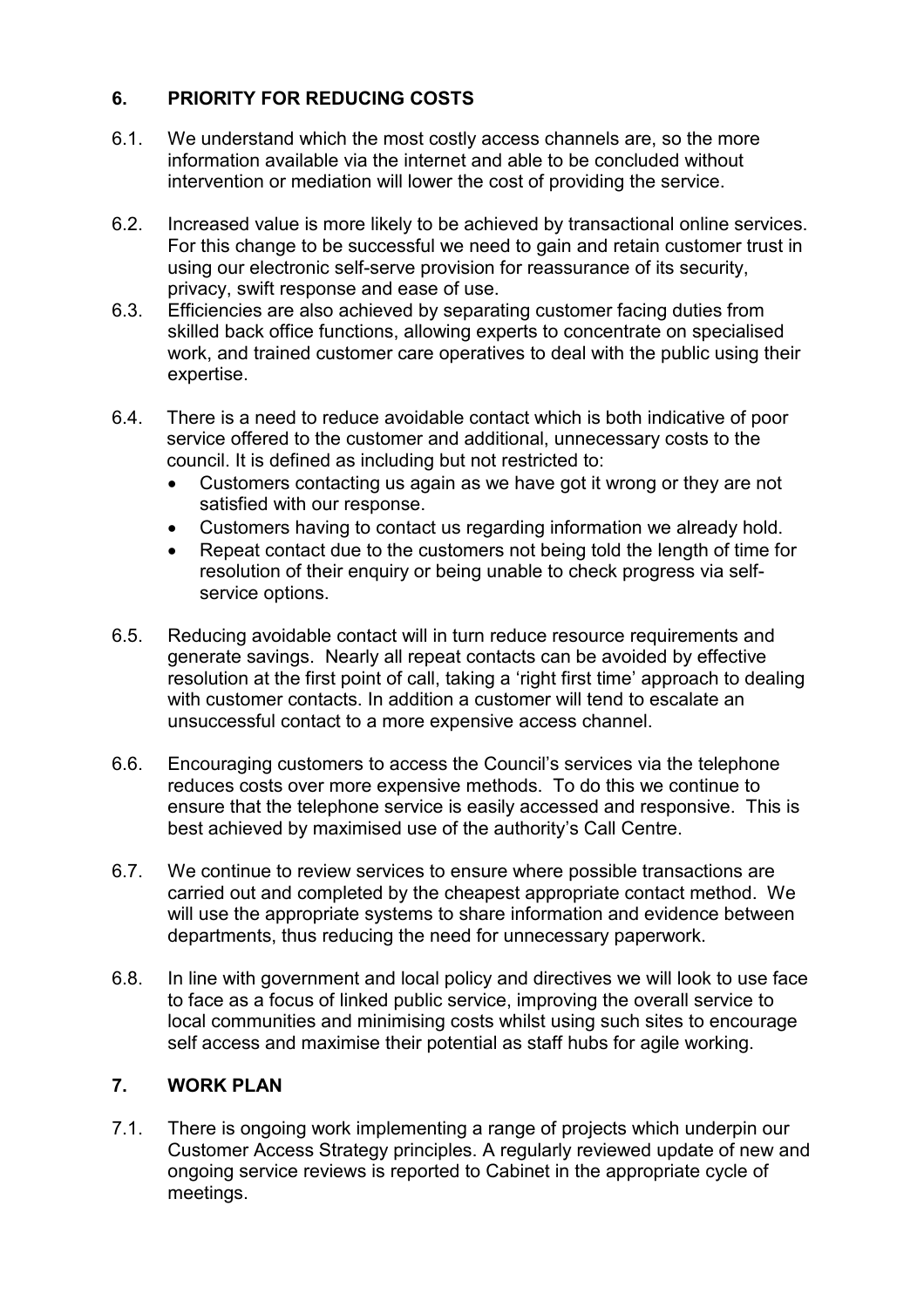#### **KEY MESSAGES**

- 1. We will help increase customer satisfaction and be responsive to internal and external customers.
- 2. We will have choice in access channels, which are joined-up and coordinated.
- 3. We will increase the number of services delivered by the Front of House by identifying those services most appropriate to this channel.
- 4. We will increase partnership working.
- 5. We will offer the customer a single point of contact wherever possible.
- 6. We will be effective, efficient and offer value for money services.
- 7. We will help decrease duplication in working practices and help services cut overall costs.
- 8. We will have a fully accessible internet offering transactional services.
- 9. We will promote self-access to encourage the take up of cheaper channels.
- 10. We will exploit our Service Delivery System and increase integration of IT systems.
- 11. We will support a 'right first time approach'.
- 12. We will rationalise public reception and access points and this will focus on merged Library and One Stop Shops facilities.
- 13. We will support the use of generic email addresses wherever possible.
- 14. We will continue to give full focus to received written communication.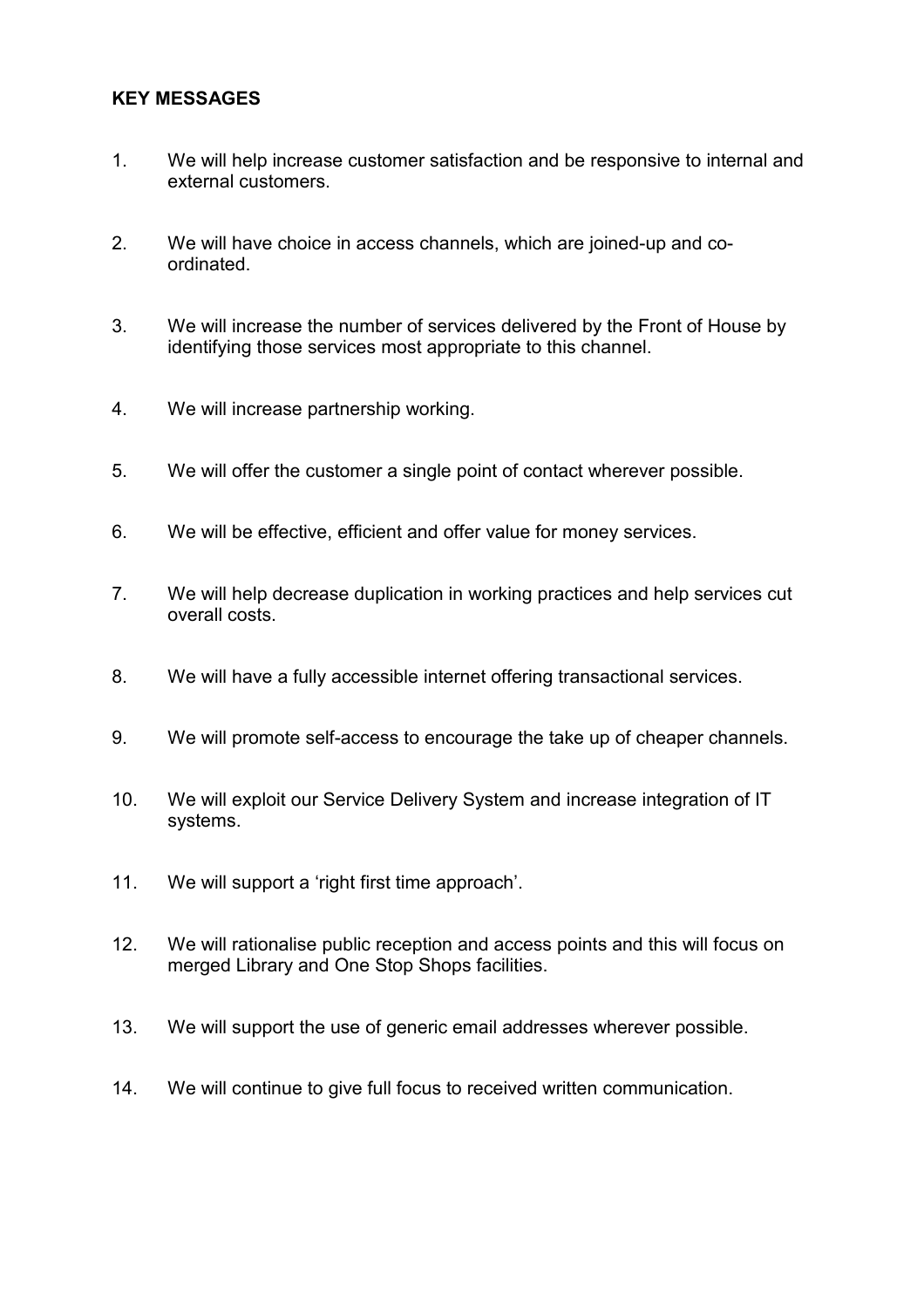# **FUNDAMENTAL PRINCIPLES**

- The Customer Access Strategy is a key part of the overall change agenda as well as being one of the cornerstone projects of the efficiency plan.
- Ongoing change will focus on both front and back office change to maximise efficiencies.
- Setting out the clear need for resolution at first point of contact wherever possible to minimise repeat or avoidable contact.
- Re-stating the ongoing drive to ensure customer access channels handle service contacts.
- Ensuring that all services that engage in change have improved efficiency and value for money as an outcome.
- Clearer focus on developing and utilising the web as a low cost self access and transactional contact channel.
- Providing customer choice and encourage customers and service users to utilise the cheapest appropriate access channel.
- Equality and Diversity expectations will be met through all access methods.

## **STRATEGIC ACTIONS**

- Learning from citizens and businesses to inform service delivery.
- Grouping services in a way that is meaningful to the customer.
- Rationalising services for efficiency and service improvement.
- Developing a web for easy information access and transactional use.
- Making better use of customer information held to continually review service delivery effectiveness.
- Linking local and central government and partner organisations.
- Supporting, Engaging and motivating frontline staff to deliver excellent customer service.
- Measuring our performance to ensure effectiveness.
- Merging contact points such as Library receptions and One Stop Shops for efficiency and service improvement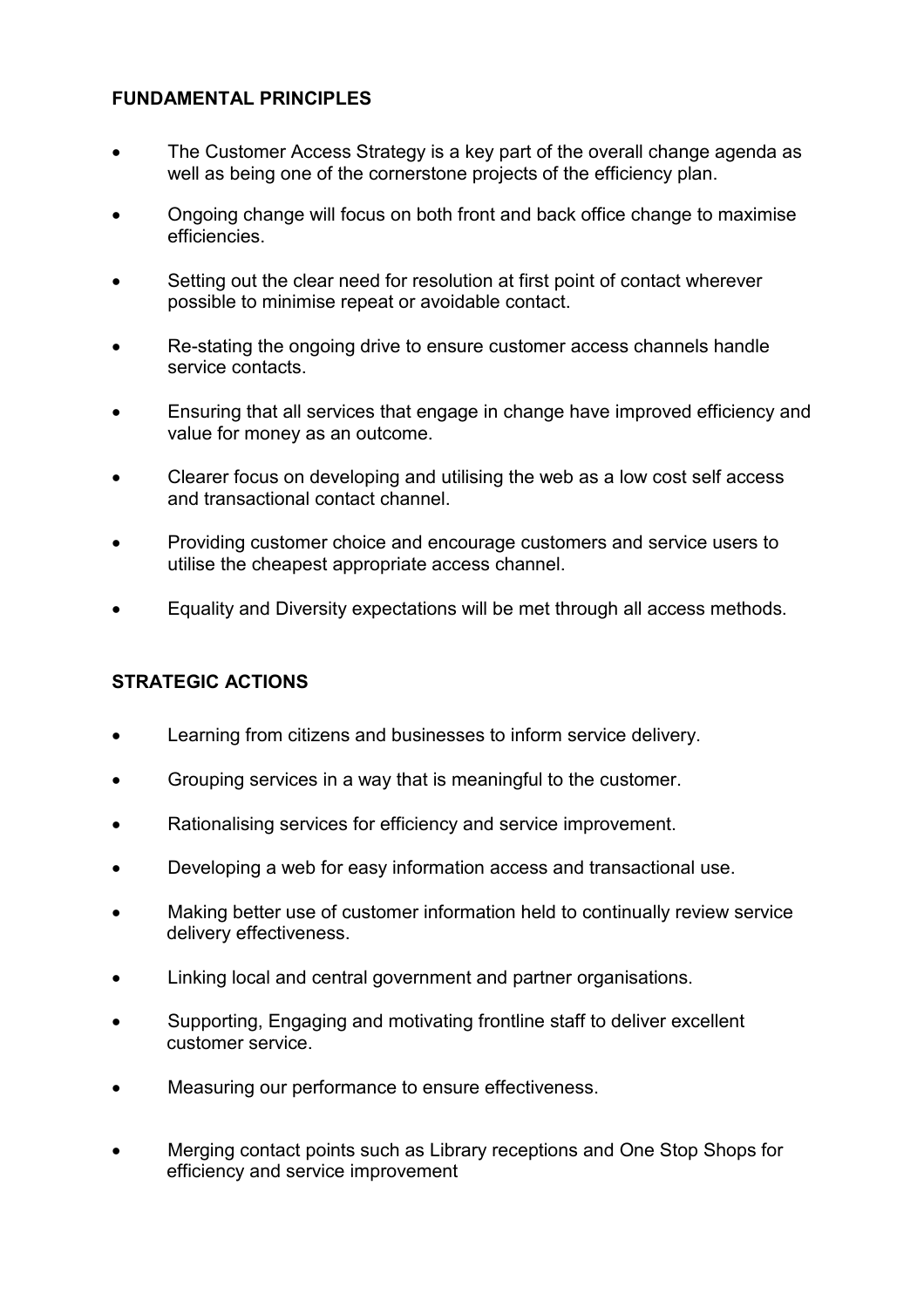The table below shows the role of the Customer Access Strategy in contributing to the objectives and delivering the priorities of the Council.

| <b>Corporate Objective</b> | <b>Role of Customer Access Strategy</b>                                                                        |  |  |
|----------------------------|----------------------------------------------------------------------------------------------------------------|--|--|
| <b>Your Council</b>        | The Customer Access Strategy primarily focuses on this objective by:                                           |  |  |
|                            | Promoting and improving Ease of contact/Dealing with contacts<br>$\bullet$                                     |  |  |
|                            | quickly/Resolving on first time contact/Providing a consistent high                                            |  |  |
|                            | quality service.                                                                                               |  |  |
|                            | Providing a variety of contact points (Call Centre/ Libraries/ OSS/<br>$\bullet$                               |  |  |
|                            | Web/Text SMS).                                                                                                 |  |  |
|                            | Encouraging use of cheapest appropriate channel for the contact<br>being made.                                 |  |  |
|                            | Adhering to Customer Care Standards which publicly show our                                                    |  |  |
|                            | standards.                                                                                                     |  |  |
|                            | Linking this strategy to all the Authority's change plans.<br>$\bullet$                                        |  |  |
|                            | Maximising efficiency through corporate front office access<br>$\bullet$<br>channels.                          |  |  |
|                            | Reducing avoidable or repeat contact.                                                                          |  |  |
|                            | Ensuring all change shows improved efficiency and value for<br>$\bullet$                                       |  |  |
|                            | money.                                                                                                         |  |  |
|                            | Ensuring equality and diversity issues in Access to Services are<br>met.                                       |  |  |
|                            | Grouping services in a way that is meaningful to customers.<br>$\bullet$                                       |  |  |
|                            | Making better use of information held by us.<br>$\bullet$                                                      |  |  |
|                            | Linking local and central government and partner organisations to<br>$\bullet$                                 |  |  |
|                            | maximise efficiency and service standards.                                                                     |  |  |
|                            | Supporting, engaging and motivating frontline staff to deliver<br>$\bullet$                                    |  |  |
|                            | excellent customer service                                                                                     |  |  |
|                            | Measuring our performance to ensure effectiveness<br>$\bullet$                                                 |  |  |
|                            | Merging contact points such as Library receptions and One Stop<br>Shops for efficiency and service improvement |  |  |
|                            | Striving to continually develop the standard and level of service<br>$\bullet$                                 |  |  |
|                            | required by its residents this has been achieved by                                                            |  |  |
|                            | Providing choice of access to services through a choice of                                                     |  |  |
|                            | channels, the call centre, one stop shops and web                                                              |  |  |
|                            | Exploring collaborative working as an example provide HMRC                                                     |  |  |
|                            | presence at the one stop shop                                                                                  |  |  |
|                            | Ongoing work to achieve the customer excellence standard and<br>$\bullet$                                      |  |  |
|                            | continue the improvements recognised by successive awards of<br><b>Customer Service Excellence</b>             |  |  |
|                            | Contributing to achieving excellent level of Equality framework                                                |  |  |
|                            | $\bullet$<br>for Wirral council                                                                                |  |  |
|                            | Customer services provide value for money via service re                                                       |  |  |
|                            | engineering call centre contingency support, and collaborative                                                 |  |  |
|                            | working achieving a holistic approach to service delivery                                                      |  |  |
|                            | Implementing a customer satisfaction programme including<br>$\bullet$                                          |  |  |
|                            | mystery shopping, focus groups and customer surveys                                                            |  |  |
|                            | Increasing customer satisfaction and responsiveness to internal                                                |  |  |
|                            | and external customers                                                                                         |  |  |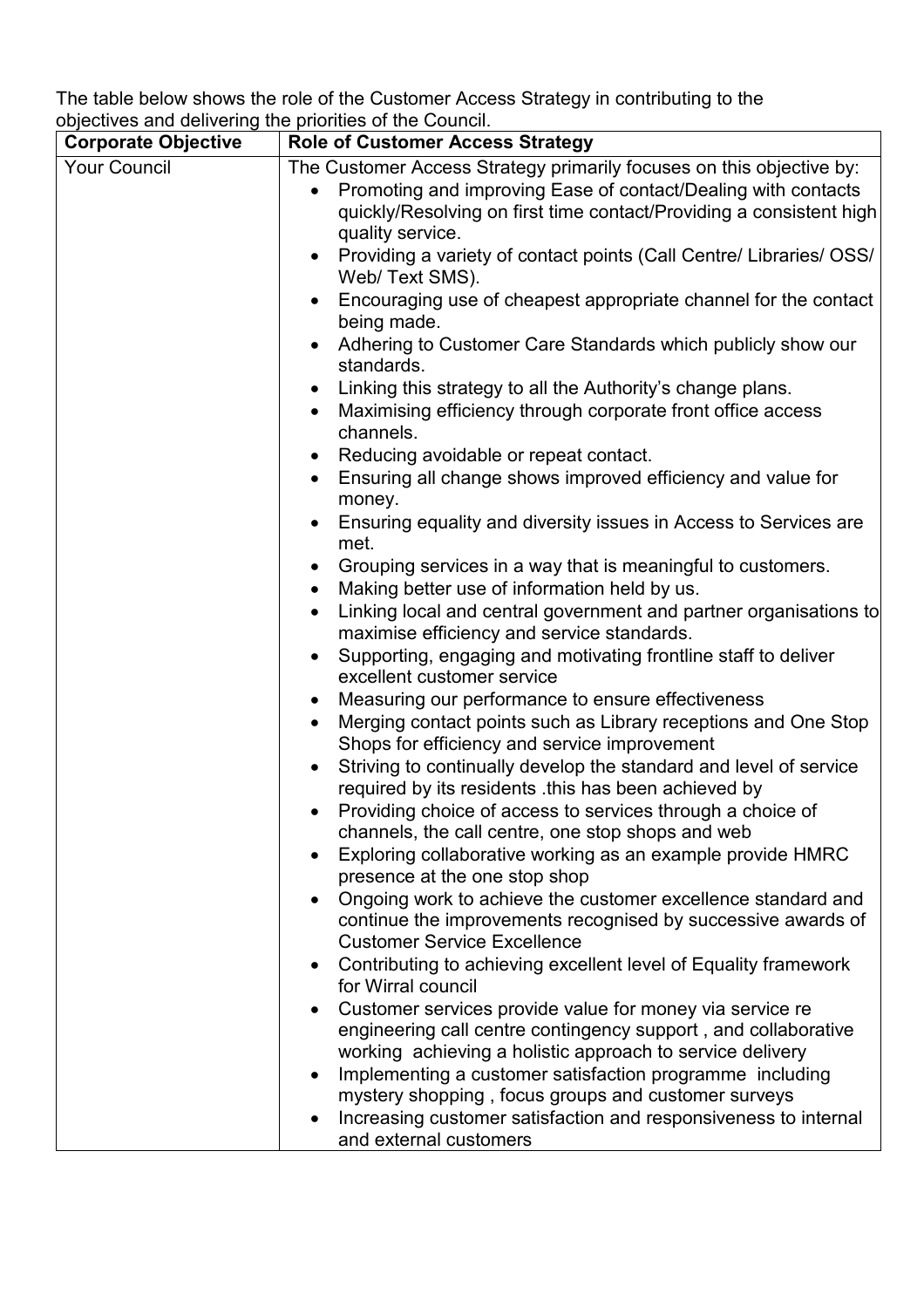| <b>Corporate Objective</b> | <b>Role of Customer Access Strategy</b>                                                                                                                                                                                                                                                                                                                                                                                                                                                                                                                                                                                                                                                                                                                                                                                                                                                                                                                                                                                                                                                                                                                                                                             |  |  |
|----------------------------|---------------------------------------------------------------------------------------------------------------------------------------------------------------------------------------------------------------------------------------------------------------------------------------------------------------------------------------------------------------------------------------------------------------------------------------------------------------------------------------------------------------------------------------------------------------------------------------------------------------------------------------------------------------------------------------------------------------------------------------------------------------------------------------------------------------------------------------------------------------------------------------------------------------------------------------------------------------------------------------------------------------------------------------------------------------------------------------------------------------------------------------------------------------------------------------------------------------------|--|--|
| Your Council (continued)   | Encouraging use of cheapest appropriate channel for the<br>$\bullet$<br>contact made by use of intelligent online forms on the web<br>Increasing services delivered by the Front of House<br>Increasing partnership working<br>Making the service offered to customers more effective,<br>$\bullet$<br>efficient and provide better value for money<br>Decreasing duplication in working practices<br>$\bullet$<br>Increasing first point of contact resolution<br>Providing experienced, fully trained staff on front line who<br>adhere to the Customer Care Standards<br>Meeting the equality and diversity standards<br>Linking to central government bodies, agencies and<br>voluntary sector to maximise efficiency and service<br>standards<br>A new website which is more user-friendly enabling the<br>Council to deliver more services online:<br>A simplified structure to make it easier to find information<br>with updated content<br>A 'Do it online' section to show customers which services<br>they can access through the website<br>Accessibility tools for people who are partially sighted<br>The ability to share pages on social networking sites<br>٠<br>A feedback facility on every page |  |  |
| Your Neighbourhood         | Our sites are used to promote regeneration initiatives such<br>$\bullet$<br>Live Wirral, CRed, Landlord Accreditation, Home Insulation<br>scheme<br>Supporting ongoing recycling initiatives and providing advice<br>$\bullet$<br>to customers around these issues.<br>Customer Service attendance at Fuel Poverty Forum.<br>$\bullet$<br>All sites audited in line with Environmental Management<br>Systems (EMS).<br>Promotion of Road Safety initiatives at all sites.<br>Customer Services representation at Hate Crime forum.<br>Our work with the Local Police through the Neighbourhood<br>Action Group and individual networks to assist with local<br>policing issues raised by residents.<br>Support for neighbourhood plan applications<br>$\bullet$<br>Host cop shop at Eastham and West Kirby staffed by<br>volunteers                                                                                                                                                                                                                                                                                                                                                                                 |  |  |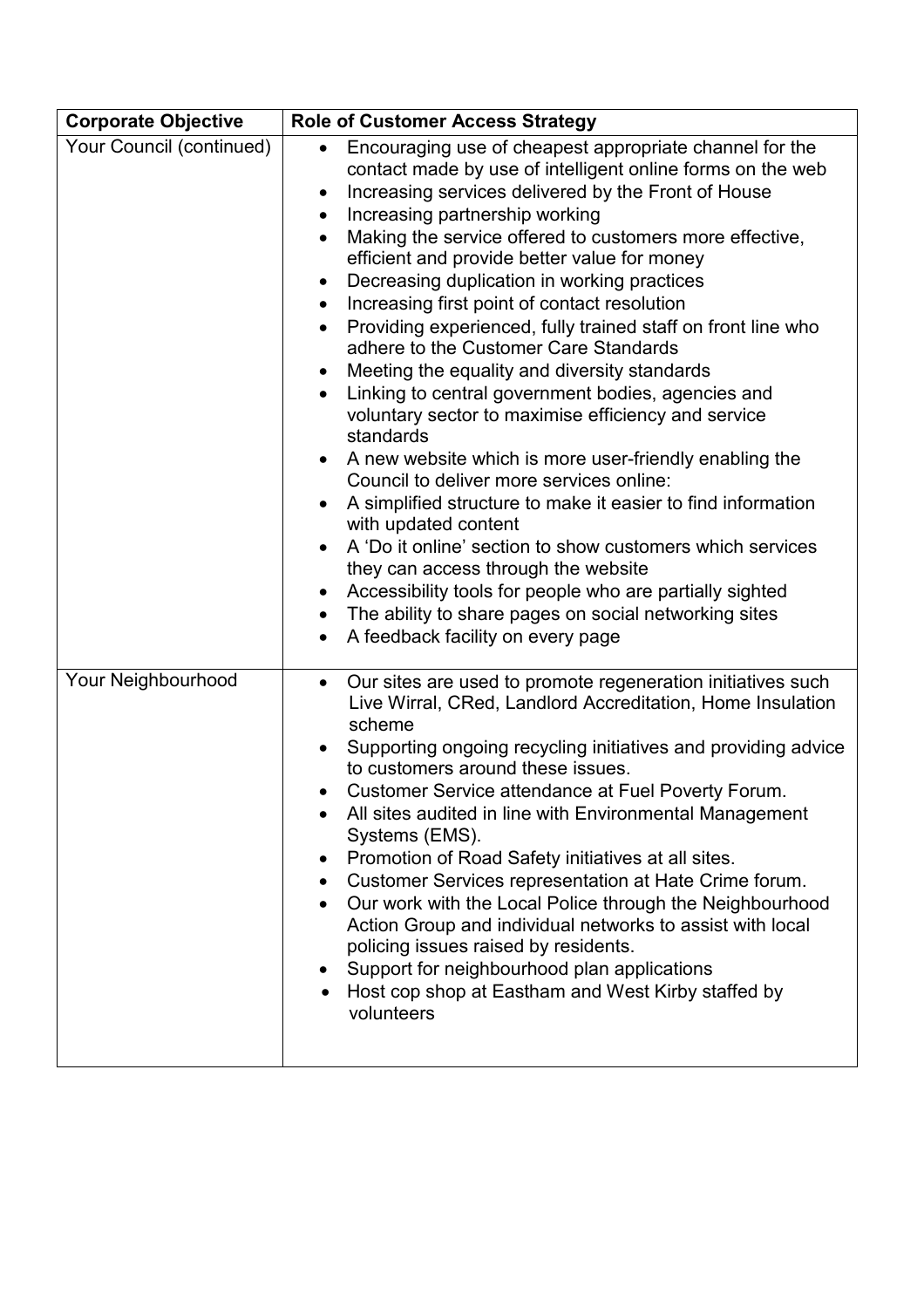|           | Teen Wirral (www.teenwirral.com is our new website for 13 to<br>19 year olds. The site contains information about activities |
|-----------|------------------------------------------------------------------------------------------------------------------------------|
|           | and advice for young people. It can help to improve attitudes;                                                               |
|           | build social, emotional and communication skills; help young                                                                 |
|           | people to improve their confidence and self-esteem                                                                           |
|           | We promote the advantages of the work of Response, who                                                                       |
|           | will help with any welfare benefits entitlements and also                                                                    |
|           | Connexions regarding further education opportunities.                                                                        |
|           | We offer appointments for Arch Initiatives                                                                                   |
|           | We also promote Wirral Personal Social Services Young                                                                        |
|           | Carers scheme, who provide regular activities for young                                                                      |
|           | people with carer responsibilities                                                                                           |
|           | Promotion and referral to WIRED Wirral parent partnership                                                                    |
|           | scheme providing support and advice to parents whose                                                                         |
|           | children have additional education needs.                                                                                    |
| $\bullet$ | Promotion of council's Invigor8 initiative.                                                                                  |
| $\bullet$ | Working in partnership with the NHS for a "Smoke Free"                                                                       |
|           | Wirral" as customers are encouraged / supported with                                                                         |
|           | programmes to "quit".                                                                                                        |
|           | Wirral Alcohol Services Harm Reduction Team uses our One                                                                     |
|           | Stop Shops on a surgery basis to see clients. A number of                                                                    |
|           | our staff are trained to the same level as pharmacists / health                                                              |
|           | centre staff to be able to refer directly into Harm Reduction                                                                |
|           | Team scheme.                                                                                                                 |
|           | Health and Wellbeing Team delivering Health & Lifestyle                                                                      |
|           | surgeries at One Stop Shops.                                                                                                 |
|           | Surgeries run by Wirral Change in One Stop Shops to                                                                          |
|           | improve outcomes in respect of the BME community.                                                                            |
|           | Host the Health Action team's mobile information trailer                                                                     |
|           | outside One Stop Shops venues.                                                                                               |
|           | We also work with NHS Wirral's Health Trainers to help                                                                       |
|           | people start making healthier lifestyle choices and improve                                                                  |
|           | their own health through support and offering free lifestyle                                                                 |
|           | assessments. OSS facilitate Health Trainer surgeries at sites<br>situated within the Health Action Areas and proactively     |
|           | promote the initiative offering to make a referral to the Health                                                             |
|           | trainers if an underlying health issue is identified.                                                                        |
|           | The OSS host surgeries delivered by Age Concern.                                                                             |
|           | Delivery of the tell us once service so those most vulnerable                                                                |
|           | need only seen a skilled advisor once and their information                                                                  |
|           | will be shared with a number of governement agencies.                                                                        |
|           | Moneyline debt advise surgeries and access to credit unions                                                                  |
|           | Wirral parent partnership scheme for advice over childresns                                                                  |
|           | additional needs around education                                                                                            |
|           | $\bullet$<br>٠                                                                                                               |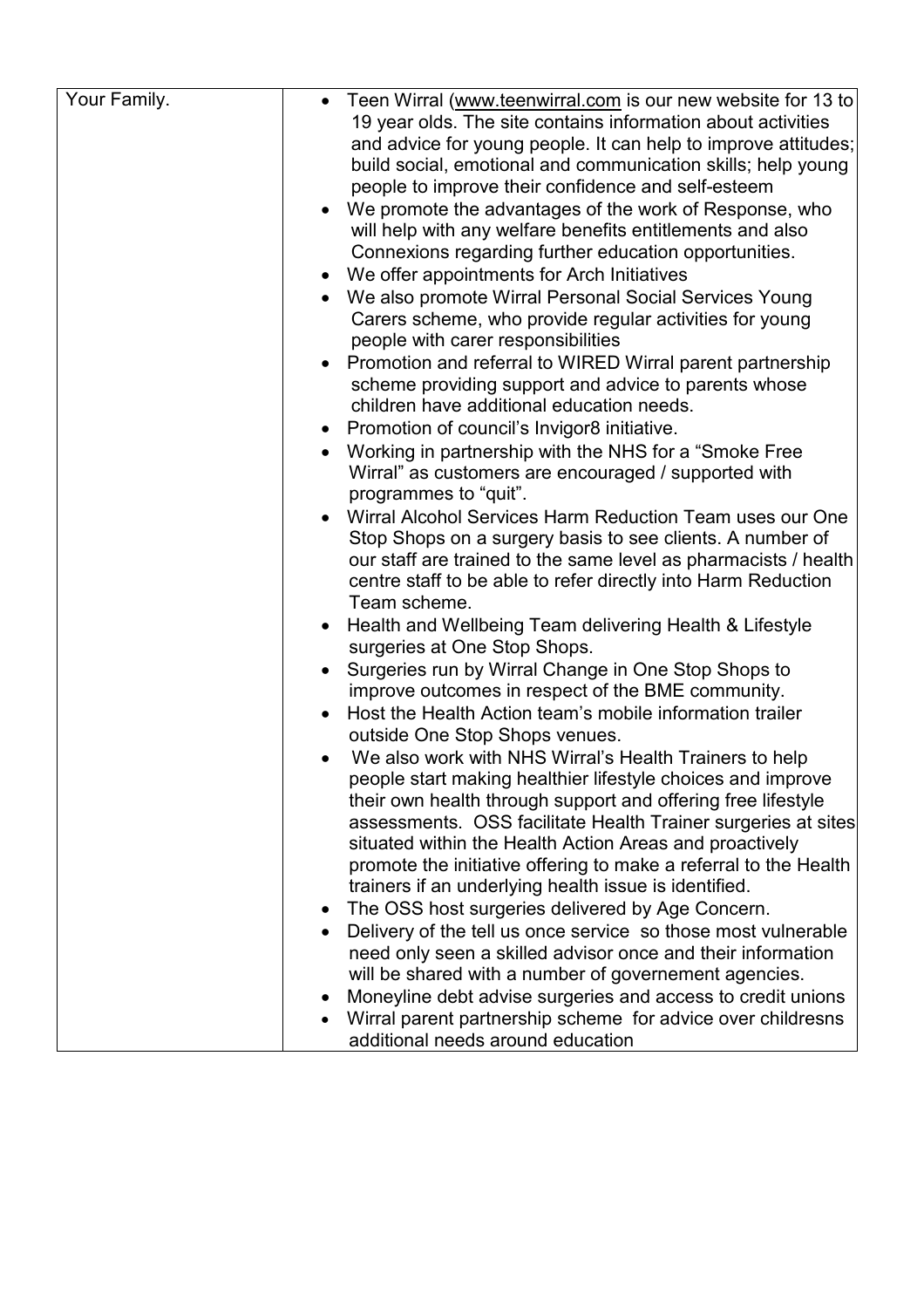# **Appendix 2**

This information details current service availability and level of access through the council's website, confirming the scope of future re-engineering projects that could be undertaken.

| <b>Services displaying</b><br>(non-transactional)<br>e-forms on the web | <b>Services displaying</b><br>static forms on the web                    | <b>Services without e-form</b><br>presence on the web              |
|-------------------------------------------------------------------------|--------------------------------------------------------------------------|--------------------------------------------------------------------|
| <b>Abandoned Vehicles</b>                                               | <b>Allotment - Application</b><br>Form                                   | Adoption                                                           |
| <b>Abnormal Loads</b>                                                   | <b>Benefit Fraud - Reporting</b><br>Form                                 | Anti-social behaviour                                              |
| Access to Information                                                   | <b>Blue Badge - Application</b><br>Form                                  | <b>Archive Service</b>                                             |
| <b>Advocacy and Advice</b><br><b>Services</b>                           | Civic Hall - Enquiry Form                                                | <b>Arts and Museums</b>                                            |
| <b>Access Protection</b><br>Marking                                     | Birth/Death & Marriage<br>Certificate - Application<br>for copy          | <b>Business Rates</b>                                              |
| <b>Benefits Calculator</b>                                              | Demolition service -<br>Application                                      | Car parks Council<br>operated                                      |
| <b>Bridges</b>                                                          | Free School Meals -<br><b>Welfare Benefit</b><br><b>Application Form</b> | <b>Children's Services</b>                                         |
| <b>Bridge Strengthening</b>                                             | <b>Gambling - Application</b><br>Form                                    | <b>Choosing Schools</b>                                            |
| <b>Bulky Collections</b>                                                | High Hedges - Planning                                                   | Consultations                                                      |
| <b>Business Rates -</b><br>Occupation                                   | Housing or Council Tax -<br><b>Appeal Form</b>                           | <b>Council Budgets and</b><br>Spending                             |
| <b>Business Rates-</b><br>Vacation                                      | <b>Housing Benefit - Welfare</b><br><b>Benefit Application Form</b>      | <b>Country Parks</b>                                               |
| <b>Business Rates -</b><br><b>Transfer</b>                              | Housing Benefit-<br>Change of Address Form                               | Day Care Services                                                  |
| Cable Laying                                                            | Invigor8 - Application<br>Form                                           | Day Nurseries                                                      |
| <b>Car Parks</b>                                                        | <b>Job - Application Forms</b>                                           | Development control                                                |
| Car Sharing                                                             | Land Charges (Searches)<br>- Application Form                            | <b>Environmental Health</b>                                        |
| <b>Child Protection</b>                                                 | Landlord - Application<br>Form                                           | <b>Environmental permits</b>                                       |
| Coastal protection -<br>Inspection                                      | Licence - Application<br>Forms                                           | Erecting a hoarding or<br>scaffold on a public road<br>or pavement |
| Coastal protection -<br>Maintenance                                     | <b>Road Closures -</b><br><b>Application Form</b>                        | <b>Finding Childcare</b>                                           |
| Complaint                                                               | <b>School Admissions</b><br>Appeal Form                                  | <b>Free Sport Passes</b>                                           |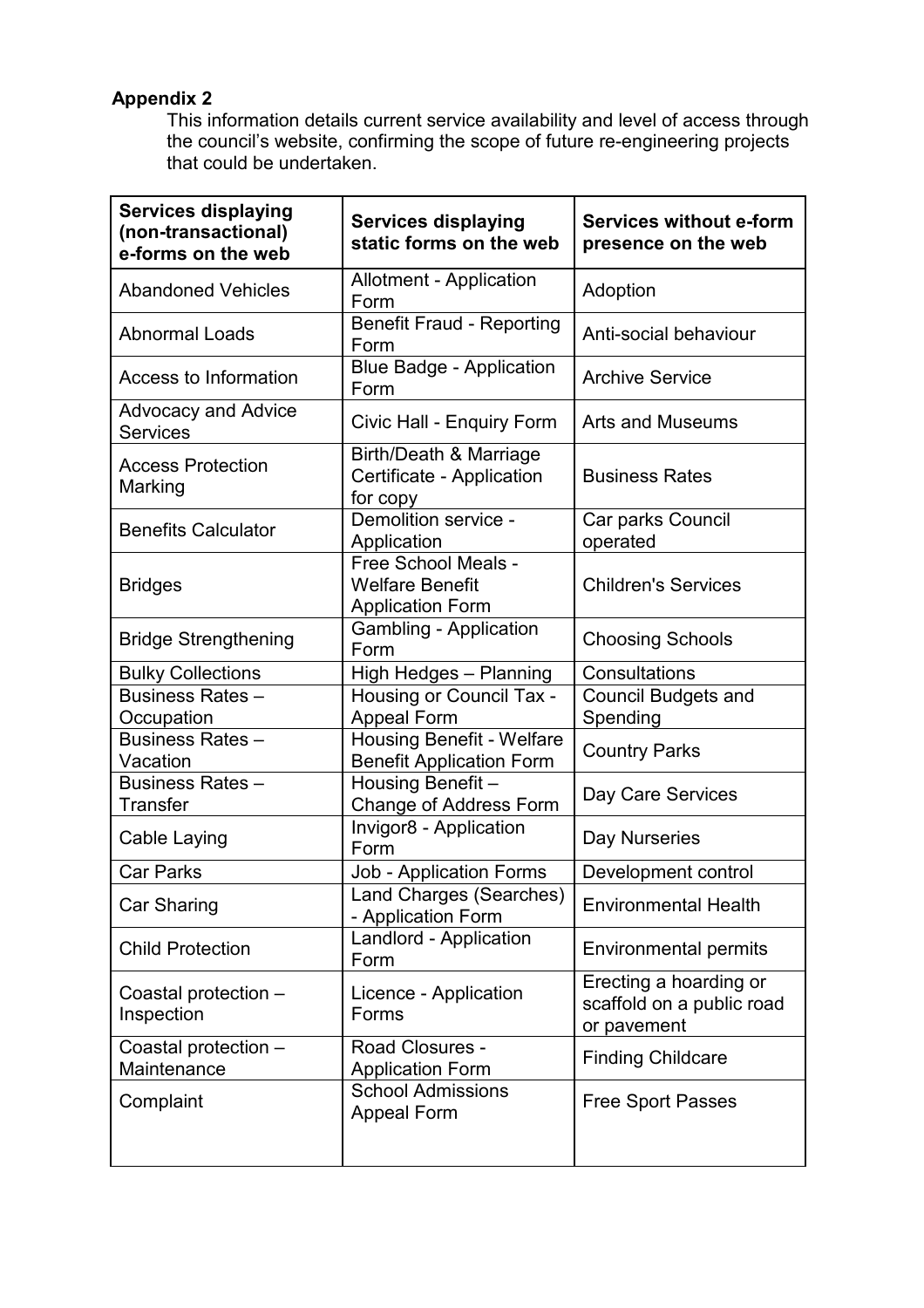| <b>Services displaying</b><br>(non-transactional)<br>e-forms on the web | <b>Services displaying</b><br>static forms on the web          | <b>Services without e-form</b><br>presence on the web |
|-------------------------------------------------------------------------|----------------------------------------------------------------|-------------------------------------------------------|
| <b>Council Tax</b><br><b>Banding reduction</b>                          | <b>Small Business Rate</b><br><b>Relief - Application Form</b> | Free swimming                                         |
| <b>Change of Address</b>                                                | <b>Teaching in Wirral</b>                                      | <b>Walking and Cycling</b>                            |
| <b>Single Person's Discount</b>                                         | <b>Temporary Events Notice</b><br>- Application Form           | <b>Golf in Wirral</b>                                 |
| <b>Council Tax</b><br><b>Student Exemption</b>                          | <b>Tree Preservation Orders</b>                                | Housing advice                                        |
| <b>Culverts</b>                                                         | Voting - Postal Vote<br><b>Application Form</b>                | <b>Information for Parents</b><br>and Carers          |
| <b>Cycle Training</b>                                                   | Wirral Passport Scheme -<br><b>Application Form</b>            | Invigor <sub>8</sub>                                  |
| Dangerous Road<br><b>Junctions</b>                                      |                                                                | Jobs                                                  |
| Demonstrations &<br>Parades                                             |                                                                | <b>Learning Centres</b>                               |
| Dropped Kerbs                                                           |                                                                | <b>Leisure Centres</b>                                |
| <b>Event Hosting Permission</b>                                         |                                                                | <b>Nursery Places</b>                                 |
| Excavation                                                              |                                                                | Outdoor Sport, Park<br><b>Activities and Events</b>   |
| Fly posting                                                             |                                                                | Parking                                               |
| Flytipping                                                              |                                                                | Parks, Beaches,<br>Greenspaces &<br>Countryside       |
| <b>Garden Waste Collection</b><br>Scheme                                |                                                                | Playgrounds, Wheelparks<br>& Multi-use games areas    |
| Graffiti                                                                |                                                                | Playspaces                                            |
| <b>Highway Enforcement</b>                                              |                                                                | Pre-School Playgroups                                 |
| <b>Household Waste</b><br>(Assisted Collections)                        |                                                                | <b>Primary School Places</b>                          |
| <b>Household Waste</b><br>(Collections)                                 |                                                                | <b>Ranger Service</b>                                 |
| <b>Household Waste</b><br>(Missed Collections)                          |                                                                | Register a Birth                                      |
| Housing Benefit - Fraud<br>Referral                                     |                                                                | Registering a Death                                   |
| <b>Job Applications</b>                                                 |                                                                | Registering a Marriage                                |
| Licence - Animal<br>Movement                                            |                                                                | <b>Request for Alternative</b><br>Format              |
| <b>Lost Pets</b>                                                        |                                                                | School Information and<br>Advice                      |
| <b>Obstructions</b>                                                     |                                                                | School term dates                                     |
| <b>Parking Appeals</b>                                                  |                                                                | <b>Secondary School Places</b>                        |
| <b>Parking Permits</b>                                                  |                                                                | Sport and Leisure<br>Memberships                      |
| <b>Pavement Crossing</b>                                                |                                                                | <b>Sports Centre Locations</b>                        |